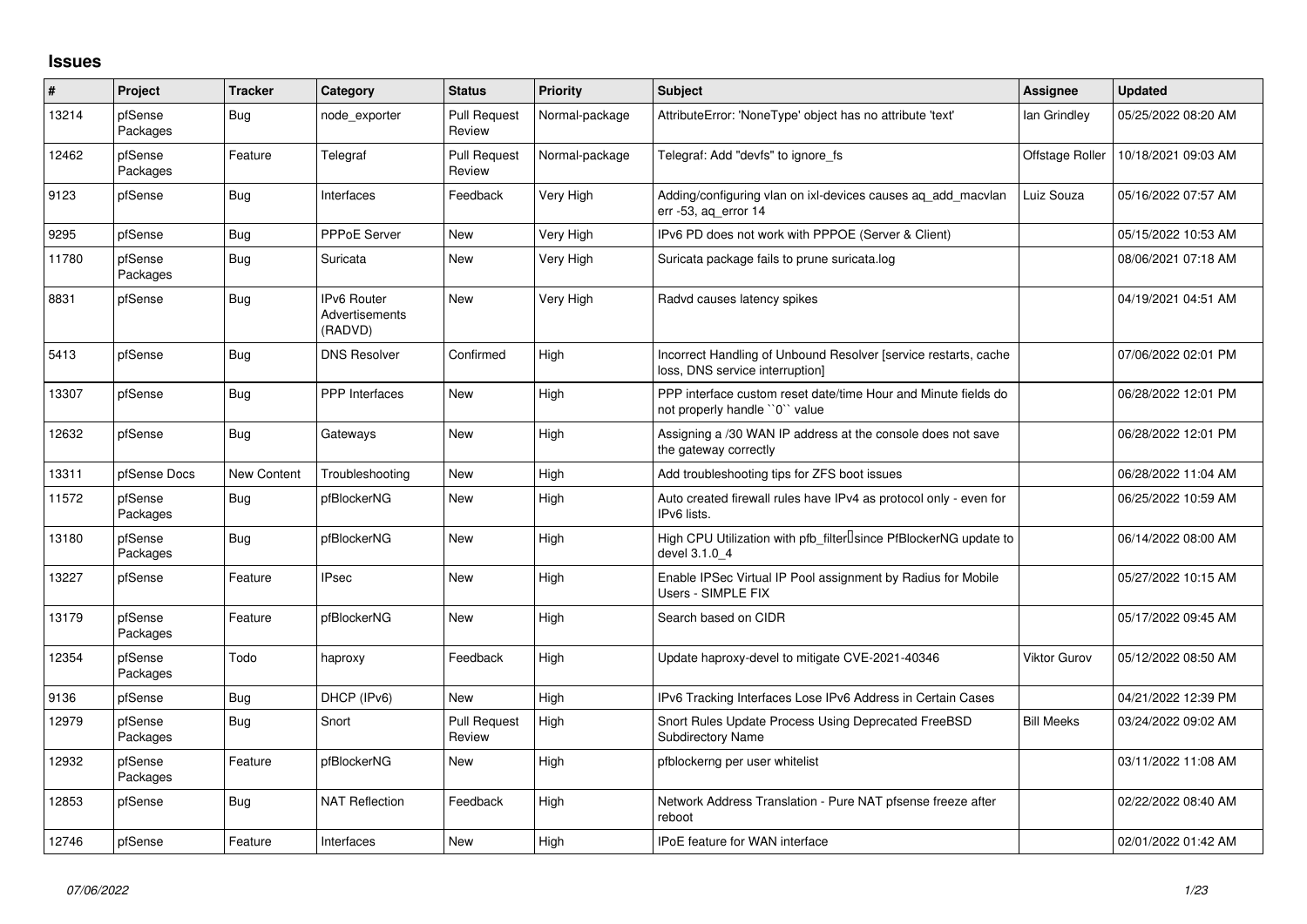| #     | Project             | <b>Tracker</b> | Category             | <b>Status</b> | <b>Priority</b> | Subject                                                                                                                                                                       | Assignee              | <b>Updated</b>      |
|-------|---------------------|----------------|----------------------|---------------|-----------------|-------------------------------------------------------------------------------------------------------------------------------------------------------------------------------|-----------------------|---------------------|
| 12732 | pfSense<br>Packages | Bug            | squidguard           | New           | High            | Squid https filtering squidguard acl target list - erratic behaviour                                                                                                          |                       | 01/26/2022 09:11 AM |
| 12608 | pfSense<br>Packages | Bug            | WireGuard            | <b>New</b>    | High            | WireGuard tunnels monitored by dpinger causing system to stop<br>routing completely in certain situations                                                                     | Christian<br>McDonald | 12/16/2021 03:14 PM |
| 12520 | pfSense<br>Packages | Feature        | Squid                | <b>New</b>    | High            | [Squid] - Allow or Deny Mappings from IP/Host/GeoIP sources                                                                                                                   |                       | 11/12/2021 02:13 PM |
| 11135 | pfSense<br>Packages | <b>Bug</b>     | haproxy              | Feedback      | High            | HAproxy OCSP reponse crontab bug                                                                                                                                              | Viktor Gurov          | 09/10/2021 11:51 AM |
| 12160 | pfSense<br>Packages | Regression     | syslog-ng            | Feedback      | High            | An invalid configuration is generated when choosing TLS as the<br>default protocol                                                                                            | Jim Pingle            | 07/23/2021 03:27 PM |
| 11534 | pfSense<br>Packages | Regression     | FreeRADIUS           | New           | High            | FreeRADIUS EAP anonymous connection forbidden<br>out-of-tunnel                                                                                                                |                       | 07/14/2021 02:32 AM |
| 11992 | pfSense             | <b>Bug</b>     | Virtual IP Addresses | Confirmed     | High            | GRE Tunnel - Does not work with a virtual IP as endpoint                                                                                                                      |                       | 06/04/2021 01:16 AM |
| 11936 | pfSense<br>Packages | Bug            | <b>FRR</b>           | Incomplete    | High            | FRR does not connect BGP when using password                                                                                                                                  |                       | 05/19/2021 08:12 AM |
| 11563 | pfSense<br>Packages | Bug            | <b>BIND</b>          | <b>New</b>    | High            | BIND GUI writes TXT records > 255 characters                                                                                                                                  |                       | 02/27/2021 07:11 AM |
| 11158 | pfSense<br>Packages | <b>Bug</b>     | <b>FRR</b>           | <b>New</b>    | High            | <b>FRR Prefix Lists</b>                                                                                                                                                       |                       | 12/30/2020 04:55 PM |
| 8964  | pfSense             | <b>Bug</b>     | <b>IPsec</b>         | <b>New</b>    | High            | IPsec async cryptography advanced setting - TCP traffic not<br>passing through                                                                                                | Luiz Souza            | 12/08/2020 12:09 PM |
| 10760 | pfSense<br>Packages | <b>Bug</b>     | <b>BIND</b>          | <b>New</b>    | High            | pfSense BIND 9.14.12 server terminates due to assertion failure                                                                                                               |                       | 07/11/2020 04:53 PM |
| 10252 | pfSense<br>Packages | <b>Bug</b>     | pfBlockerNG          | <b>New</b>    | High            | pfblockerng-devel                                                                                                                                                             |                       | 02/11/2020 05:18 PM |
| 9724  | pfSense<br>Packages | <b>Bug</b>     | pfBlockerNG          | New           | High            | pfblockerng-firewall-filter-service-will-not-start                                                                                                                            |                       | 09/05/2019 06:32 AM |
| 8513  | pfSense<br>Packages | Bug            | FreeRADIUS           | <b>New</b>    | High            | Freeradius 3.x Idap problem                                                                                                                                                   |                       | 02/18/2019 05:22 PM |
| 9046  | pfSense<br>Packages | Feature        | Telegraf             | <b>New</b>    | High            | telegraf feature request                                                                                                                                                      |                       | 02/18/2019 03:38 PM |
| 6988  | pfSense<br>Packages | <b>Bug</b>     | Snort                | <b>New</b>    | High            | SNORT Package PHP memory error                                                                                                                                                |                       | 06/28/2018 10:00 PM |
| 8438  | pfSense<br>Packages | <b>Bug</b>     | haproxy              | New           | High            | haproxy: can't use ACL for cert with http-response actions                                                                                                                    |                       | 05/24/2018 01:12 PM |
| 8158  | pfSense             | <b>Bug</b>     | Interfaces           | New           | High            | IPv6 Track Interface issue with more than one WAN-Gateway<br>and a number of internal interfaces at least track interface from<br>one interface does not work on regular base |                       | 12/03/2017 09:00 AM |
| 8089  | pfSense             | Bug            | Interfaces           | New           | High            | VLAN page breaks after config restore to new hardware.                                                                                                                        |                       | 11/21/2017 01:38 PM |
| 8050  | pfSense             | Bug            | Interfaces           | New           | High            | Enabling bridge while interfaces have link freezes console                                                                                                                    |                       | 11/03/2017 04:38 PM |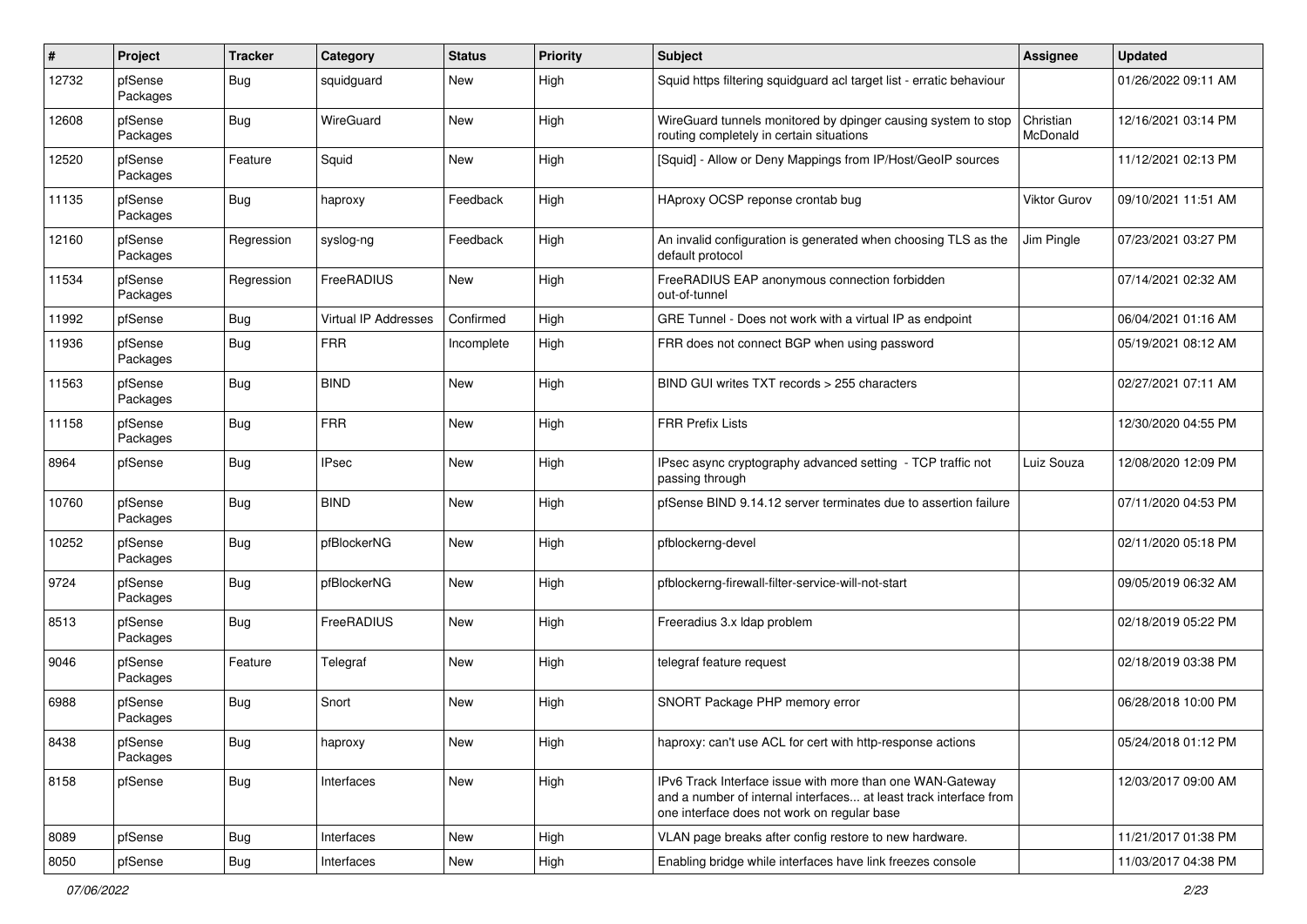| ∦     | <b>Project</b>      | <b>Tracker</b> | Category                        | <b>Status</b>                 | Priority | <b>Subject</b>                                                                                          | <b>Assignee</b>        | <b>Updated</b>      |
|-------|---------------------|----------------|---------------------------------|-------------------------------|----------|---------------------------------------------------------------------------------------------------------|------------------------|---------------------|
| 7730  | pfSense             | Bug            | Interfaces                      | <b>New</b>                    | High     | 2.3.4_1 greX: loop detected when hit save on filter rules or<br>interfaces                              |                        | 07/27/2017 08:16 AM |
| 7521  | pfSense             | Feature        | Package System                  | <b>New</b>                    | High     | Package Updates via Mirror                                                                              |                        | 05/04/2017 08:21 PM |
| 7388  | pfSense<br>Packages | <b>Bug</b>     | Suricata                        | New                           | High     | Suricata does not property recognize MTU for PPPOE interfaces                                           |                        | 03/15/2017 05:17 AM |
| 5355  | pfSense             | Bug            | <b>IPsec</b>                    | <b>New</b>                    | High     | on Dynamic WAN IP (DHCP Client) it takes 10 minutes before<br>Phase1 reconnects                         |                        | 07/08/2016 10:29 PM |
| 4845  | pfSense             | Bug            | CARP                            | Confirmed                     | High     | CARP preemption doesn't switch to backup where connectivity<br>between systems is lost but not NIC link |                        | 07/28/2015 07:55 AM |
| 13343 | pfSense<br>Packages | Bug            | haproxy                         | <b>New</b>                    | Normal   | haproxy                                                                                                 |                        | 07/06/2022 11:03 AM |
| 13342 | pfSense Docs        | Todo           | Routing / Gateways              | Feedback                      | Normal   | Correct BGP last-as description                                                                         | Marcos M               | 07/06/2022 08:05 AM |
| 13323 | pfSense             | <b>Bug</b>     | Captive Portal                  | Feedback                      | Normal   | Captive Portal breaks policy based routing for mac address<br>bypassed clients after upgrade to 22.05   | Kristof Provost        | 07/06/2022 03:45 AM |
| 13338 | pfSense Plus        | Bug            | OpenVPN                         | <b>Pull Request</b><br>Review | Normal   | OpenVPN DCO panics with short UDP packets                                                               | <b>Kristof Provost</b> | 07/05/2022 01:51 PM |
| 13340 | pfSense             | Feature        | <b>Operating System</b>         | <b>New</b>                    | Normal   | Option to change QinQ ethertype to Service VLAN Tag                                                     |                        | 07/05/2022 11:25 AM |
| 13228 | pfSense             | Bug            | Interfaces                      | Feedback                      | Normal   | Recovering interface gateway may not be added back into<br>gateway groups and rules when expected       | Jim Pingle             | 07/05/2022 10:05 AM |
| 12747 | pfSense             | Bug            | Logging                         | <b>New</b>                    | Normal   | System log is filled by sshguard                                                                        |                        | 07/05/2022 07:41 AM |
| 13293 | pfSense             | Feature        | OpenVPN                         | <b>New</b>                    | Normal   | Option to set auth-gen-token in OpenVPN GUI                                                             |                        | 07/04/2022 03:23 PM |
| 13335 | pfSense             | Feature        | <b>NAT Reflection</b>           | New                           | Normal   | Allow NAT reflection to be limited to specific interfaces                                               |                        | 07/04/2022 10:48 AM |
| 13333 | pfSense<br>Packages | Bug            | Suricata                        | New                           | Normal   | PHP error when saving Suricata rulesets                                                                 |                        | 07/04/2022 10:32 AM |
| 13290 | pfSense             | Regression     | Captive Portal                  | Feedback                      | Normal   | Error "dummynet: bad switch 21!" with Captive Portals and<br>Limiters active                            |                        | 07/03/2022 07:25 PM |
| 13093 | pfSense             | Bug            | Authentication                  | In Progress                   | Normal   | LDAP authentication fails with extended query and RFC2307<br>group lookups enabled                      |                        | 07/03/2022 08:37 AM |
| 12821 | pfSense             | Regression     | Hardware / Drivers              | Confirmed                     | Normal   | Intel e1000 driver (em & igb) cannot pass VLAN0 tagged<br>packets                                       |                        | 07/02/2022 09:01 PM |
| 13282 | pfSense Plus        | Bug            | Aliases / Tables                | <b>New</b>                    | Normal   | FQDN Aliases Break if an Invalid Domain is Present in the Chain                                         | Reid<br>Linnemann      | 07/02/2022 08:50 PM |
| 13331 | pfSense Docs        | New Content    | Packages                        | New                           | Normal   | adding documents for RIP routing protocol                                                               |                        | 07/02/2022 02:28 PM |
| 13156 | pfSense<br>Packages | Regression     | pfBlockerNG                     | New                           | Normal   | pfBlockerNG IP block stats do not work                                                                  |                        | 07/02/2022 10:58 AM |
| 13329 | pfSense             | <b>Bug</b>     | <b>Traffic Shaper</b><br>(ALTQ) | New                           | Normal   | Traffic shaping Wizard sets invalid values for qVoip queue                                              |                        | 07/02/2022 09:11 AM |
| 12959 | pfSense             | <b>Bug</b>     | DHCP (IPv4)                     | Feedback                      | Normal   | dhcplease process wrongly update host file if client-hostname is<br>empty                               |                        | 07/01/2022 09:10 AM |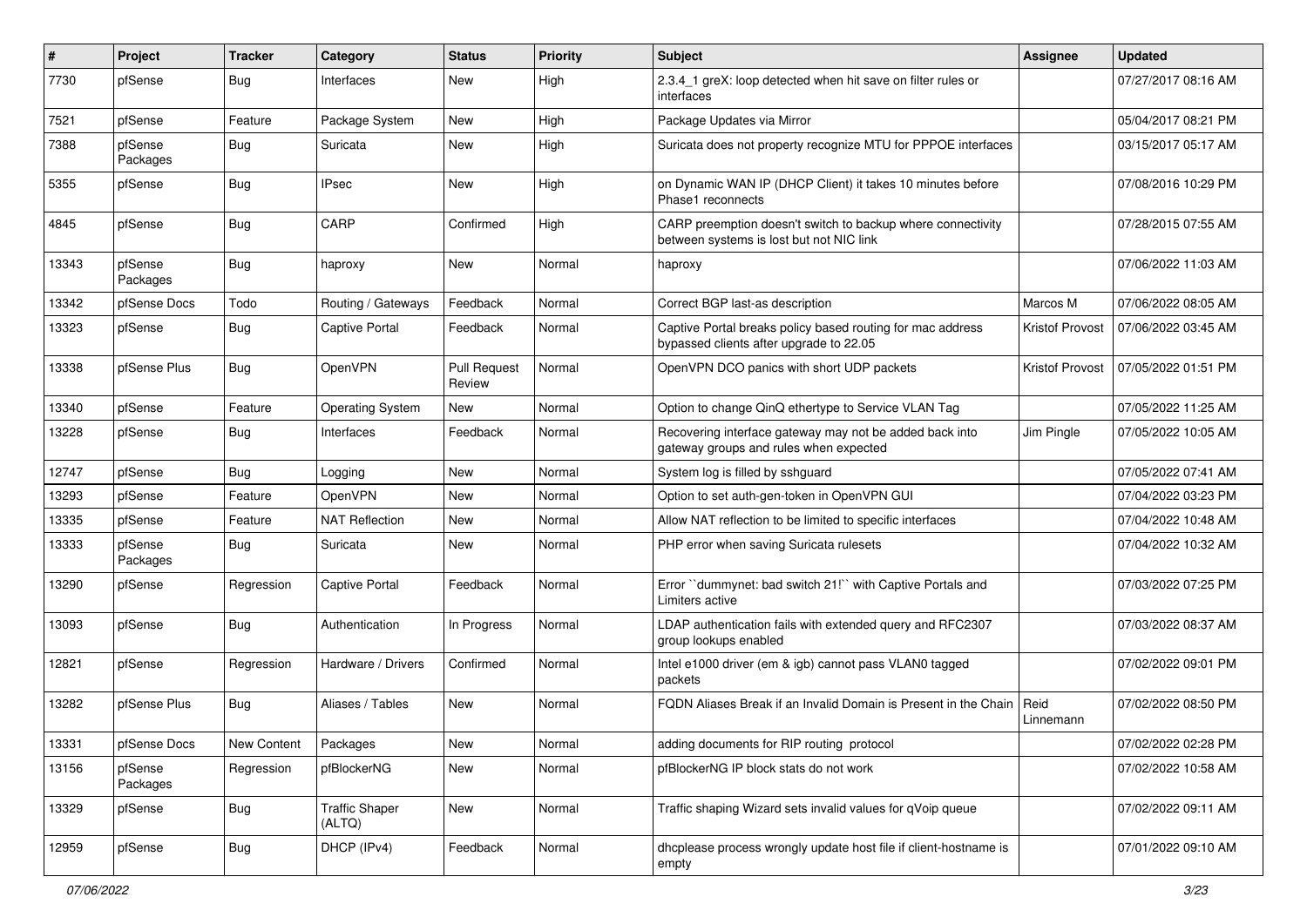| $\vert$ # | Project             | <b>Tracker</b> | Category                        | <b>Status</b>                 | <b>Priority</b> | <b>Subject</b>                                                                                                                                 | Assignee                       | <b>Updated</b>      |
|-----------|---------------------|----------------|---------------------------------|-------------------------------|-----------------|------------------------------------------------------------------------------------------------------------------------------------------------|--------------------------------|---------------------|
| 13187     | pfSense Docs        | Correction     | Virtualization                  | <b>New</b>                    | Normal          | Azure Frequently asked questions                                                                                                               |                                | 07/01/2022 07:21 AM |
| 12535     | pfSense Docs        | Correction     | <b>Firewall Rules</b>           | <b>New</b>                    | Normal          | Negate Rules function does not match the description                                                                                           |                                | 07/01/2022 07:20 AM |
| 11139     | pfSense Docs        | Correction     | <b>VLANs</b>                    | <b>New</b>                    | Normal          | <b>Bridges and VLANs</b>                                                                                                                       |                                | 07/01/2022 07:19 AM |
| 13325     | pfSense Plus        | <b>Bug</b>     | Dashboard                       | <b>New</b>                    | Normal          | System Information Widget Reloading                                                                                                            |                                | 06/30/2022 12:00 PM |
| 13317     | pfSense             | <b>Bug</b>     | PHP Interpreter                 | Feedback                      | Normal          | 'array_filter'' PHP Errors in ''interfaces.inc''                                                                                               | Reid<br>Linnemann              | 06/30/2022 11:46 AM |
| 13321     | pfSense             | Bug            | DHCP (IPv4)                     | <b>Pull Request</b><br>Review | Normal          | dhcpleases handles duplicate hostnames incorrectly                                                                                             |                                | 06/30/2022 07:06 AM |
| 12811     | pfSense             | <b>Bug</b>     | Gateway Monitoring              | New                           | Normal          | Services are not restarted when PPP interfaces connect                                                                                         | Jim Pingle                     | 06/30/2022 03:18 AM |
| 13320     | pfSense Plus        | <b>Bug</b>     | Gateways                        | New                           | Normal          | IP aliases with a CARP VIP parent are not available as VIP<br>choices for gateway groups                                                       |                                | 06/29/2022 02:03 PM |
| 13316     | pfSense             | Regression     | <b>Operating System</b>         | Feedback                      | Normal          | 'vmstat -m'` value for ''temp'' is accounted for incorrectly,<br>resulting in underflows                                                       | Mateusz Guzik                  | 06/29/2022 10:01 AM |
| 13132     | pfSense             | <b>Bug</b>     | Backup / Restore                | <b>New</b>                    | Normal          | Two SSHDATA Sections in Restored Config Breaks Unit                                                                                            | Jim Pingle                     | 06/29/2022 07:53 AM |
| 13154     | pfSense<br>Packages | <b>Bug</b>     | pfBlockerNG                     | Confirmed                     | Normal          | pfBlocker causing excessive CPU load                                                                                                           |                                | 06/28/2022 01:14 PM |
| 13304     | pfSense             | Feature        | <b>Traffic Shaper</b><br>(ALTQ) | <b>Pull Request</b><br>Review | Normal          | Add Broadcom Netextreme II (bxe) to the altg capable check                                                                                     |                                | 06/28/2022 12:01 PM |
| 13303     | pfSense             | <b>Bug</b>     | Dynamic DNS                     | <b>Pull Request</b><br>Review | Normal          | DynDNS - DNSExit no longer working                                                                                                             | Koen Zomers                    | 06/28/2022 12:01 PM |
| 13298     | pfSense             | <b>Bug</b>     | Dynamic DNS                     | <b>Pull Request</b><br>Review | Normal          | Dynv6 does not check response code when updating                                                                                               | <b>Tiago Beling</b><br>d'Avila | 06/28/2022 12:01 PM |
| 13310     | pfSense             | Bug            | Rules / NAT                     | Feedback                      | Normal          | Each line in the NPt destination IPv6 prefix list also contains the<br>network of the previous line when multiple choices are present          | Jim Pingle                     | 06/28/2022 12:01 PM |
| 13295     | pfSense             | Bug            | Gateway Monitoring              | <b>Pull Request</b><br>Review | Normal          | Incorrect function parameters for "get dpinger status()" call in<br>`gwlb.inc                                                                  |                                | 06/28/2022 12:01 PM |
| 13254     | pfSense             | Bug            | <b>DNS Resolver</b>             | New                           | Normal          | DNS resolver does not update "unbound.conf" file during link<br>down events                                                                    |                                | 06/28/2022 12:01 PM |
| 13243     | pfSense             | <b>Bug</b>     | OpenVPN                         | <b>Pull Request</b><br>Review | Normal          | OpenVPN status for multi-user VPN shows info icon to display<br>RADIUS rules when there are none to display                                    | Marcos M                       | 06/28/2022 12:01 PM |
| 13245     | pfSense             | Feature        | Aliases / Tables                | <b>Pull Request</b><br>Review | Normal          | Type column on Alias lists                                                                                                                     | Jim Pingle                     | 06/28/2022 12:01 PM |
| 13240     | pfSense             | <b>Bug</b>     | Rules / NAT                     | <b>New</b>                    | Normal          | User is forced to pick an NPt destination IPv6 prefix length even<br>when choosing a drop-down entry which contains a defined<br>prefix length | Jim Pingle                     | 06/28/2022 12:01 PM |
| 13253     | pfSense             | <b>Bug</b>     | DHCP (IPv6)                     | <b>New</b>                    | Normal          | dhcp6c" is not restarted when applying settings when multiple<br>WANs are configured for DHCP6                                                 |                                | 06/28/2022 12:01 PM |
| 13225     | pfSense             | Bug            | Interfaces                      | <b>New</b>                    | Normal          | Bridges with QinQ interfaces not properly set up at boot                                                                                       | <b>Viktor Gurov</b>            | 06/28/2022 12:01 PM |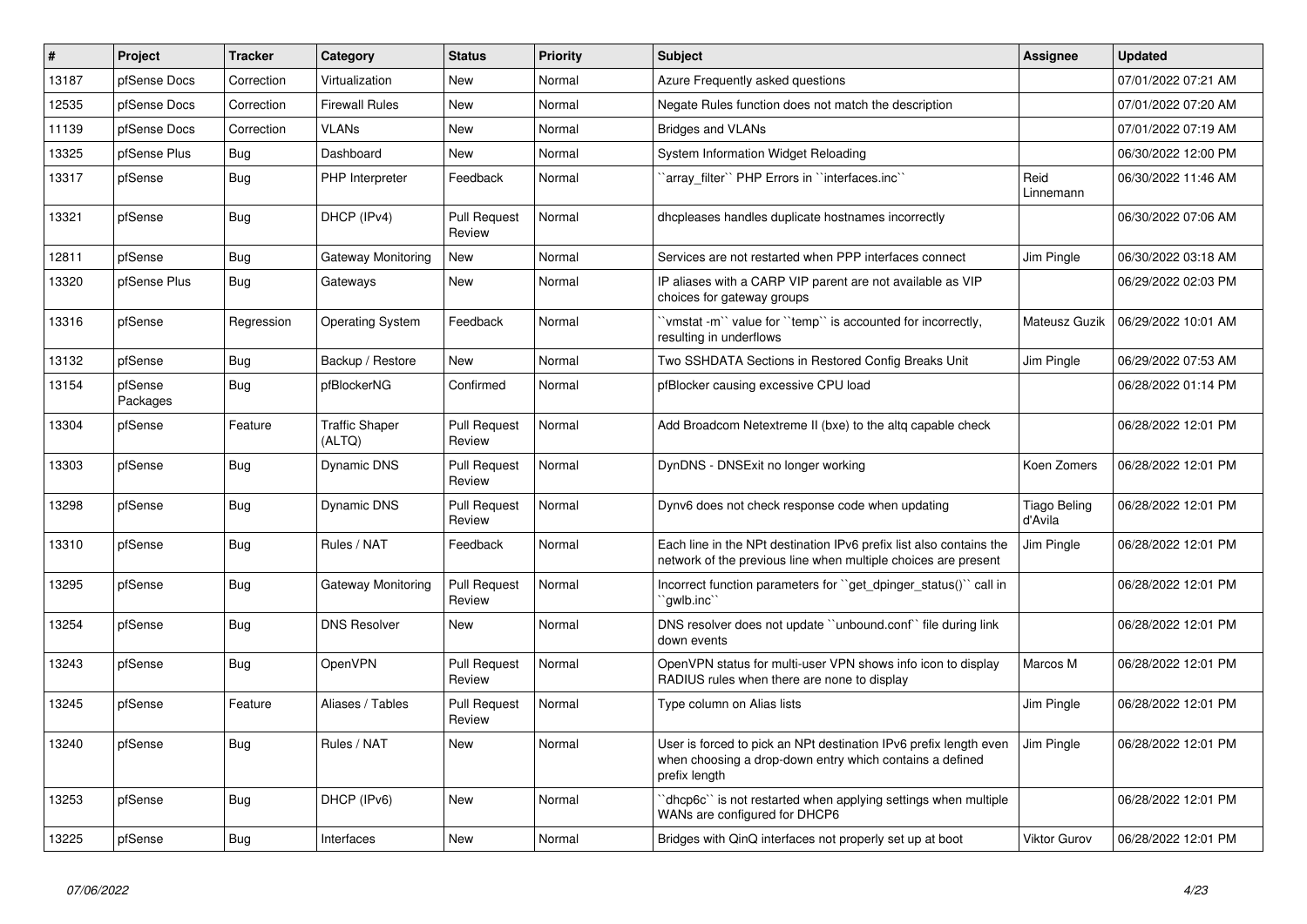| #     | Project | <b>Tracker</b> | Category                    | <b>Status</b>                 | <b>Priority</b> | <b>Subject</b>                                                                                     | <b>Assignee</b>     | <b>Updated</b>      |
|-------|---------|----------------|-----------------------------|-------------------------------|-----------------|----------------------------------------------------------------------------------------------------|---------------------|---------------------|
| 13102 | pfSense | Bug            | <b>IPsec</b>                | <b>New</b>                    | Normal          | Deleting an IPSec tunnel doesn't destroy the SA (SADs/SPDs),<br>causes crash in status ipsec.php   | <b>Viktor Gurov</b> | 06/28/2022 12:01 PM |
| 13218 | pfSense | Bug            | Interfaces                  | <b>Pull Request</b><br>Review | Normal          | GIF-based interface MTU is assigned to parent interface on boot<br>when parent interface is a LAGG | <b>Viktor Gurov</b> | 06/28/2022 12:01 PM |
| 13076 | pfSense | Bug            | Gateway Monitoring          | <b>New</b>                    | Normal          | Marking a gateway as down does not affect IPsec entries using<br>gateway groups                    |                     | 06/28/2022 12:01 PM |
| 13124 | pfSense | Feature        | Web Interface               | <b>Pull Request</b><br>Review | Normal          | Option to wait for interface selection before displaying firewall<br>rules                         |                     | 06/28/2022 12:01 PM |
| 12737 | pfSense | <b>Bug</b>     | Certificates                | <b>New</b>                    | Normal          | CApath is not defined by default in curl                                                           |                     | 06/28/2022 12:01 PM |
| 13014 | pfSense | <b>Bug</b>     | <b>IPsec</b>                | <b>New</b>                    | Normal          | Charon. vici can get in a bad state                                                                | Mateusz Guzik       | 06/28/2022 12:01 PM |
| 12942 | pfSense | Bug            | Gateways                    | New                           | Normal          | Code to kill states for old gateway when reconnecting an<br>interface is incorrect                 | Jim Pingle          | 06/28/2022 12:01 PM |
| 12947 | pfSense | Bug            | DHCP (IPv6)                 | <b>Pull Request</b><br>Review | Normal          | DHCP6 client does not take any action if the interface IPv6<br>address changes during renewal      |                     | 06/28/2022 12:01 PM |
| 12782 | pfSense | Todo           | Build / Release             | <b>New</b>                    | Normal          | Disable compatibility flag                                                                         | <b>Brad Davis</b>   | 06/28/2022 12:01 PM |
| 12673 | pfSense | <b>Bug</b>     | Dashboard                   | <b>Pull Request</b><br>Review | Normal          | Firewall Logs Widget fails to update at intervals below 5<br>seconds.                              | <b>Viktor Gurov</b> | 06/28/2022 12:01 PM |
| 12920 | pfSense | Bug            | Gateway Monitoring          | <b>Pull Request</b><br>Review | Normal          | Gateway behavior differs when the gateway does not exist in<br>config.xml                          | <b>Viktor Gurov</b> | 06/28/2022 12:01 PM |
| 12768 | pfSense | Feature        | Upgrade                     | <b>New</b>                    | Normal          | pfSense-repo: Make sure default config file exists                                                 |                     | 06/28/2022 12:01 PM |
| 12960 | pfSense | Bug            | Installer                   | New                           | Normal          | VGA installer image defaults to serial console, serial console is<br>default in GUI settings       |                     | 06/28/2022 12:01 PM |
| 12612 | pfSense | Bug            | <b>DNS Resolver</b>         | <b>New</b>                    | Normal          | DNS Resolver is restarted during every "rc.newwanip" event                                         |                     | 06/28/2022 12:01 PM |
| 12385 | pfSense | Bug            | <b>Virtual IP Addresses</b> | Pull Request<br>Review        | Normal          | deleteVIP() does not check 1:1 NAT and Outbound NAT rules                                          | <b>Viktor Gurov</b> | 06/28/2022 12:01 PM |
| 12225 | pfSense | <b>Bug</b>     | Authentication              | <b>Pull Request</b><br>Review | Normal          | Group membership field is not needed for remote groups                                             | Viktor Gurov        | 06/28/2022 12:01 PM |
| 12431 | pfSense | Todo           | Web Interface               | <b>Pull Request</b><br>Review | Normal          | GUI pages should use "POST" for AJAX calls, not "GET"                                              | <b>Viktor Gurov</b> | 06/28/2022 12:01 PM |
| 12335 | pfSense | Bug            | <b>IPsec</b>                | <b>New</b>                    | Normal          | IPsec DNS inefficiency                                                                             | Jim Pingle          | 06/28/2022 12:01 PM |
| 12549 | pfSense | Regression     | <b>IPsec</b>                | <b>New</b>                    | Normal          | Per-user Mobile IPsec settings are not applied to connecting<br>mobile clients                     | Jim Pingle          | 06/28/2022 12:01 PM |
| 12464 | pfSense | Bug            | Logging                     | <b>Pull Request</b><br>Review | Normal          | Syslog Auth messages are sent as Emergency Level                                                   |                     | 06/28/2022 12:01 PM |
| 12645 | pfSense | <b>Bug</b>     | <b>IPsec</b>                | <b>New</b>                    | Normal          | `filterdns`` does not monitor remote IPsec gateways for IPv6<br>address changes                    | <b>Viktor Gurov</b> | 06/28/2022 12:01 PM |
| 3132  | pfSense | Bug            | Gateway Monitoring          | In Progress                   | Normal          | Gateway events for IPv6 affect IPv4 services and vice versa                                        | Viktor Gurov        | 06/28/2022 12:01 PM |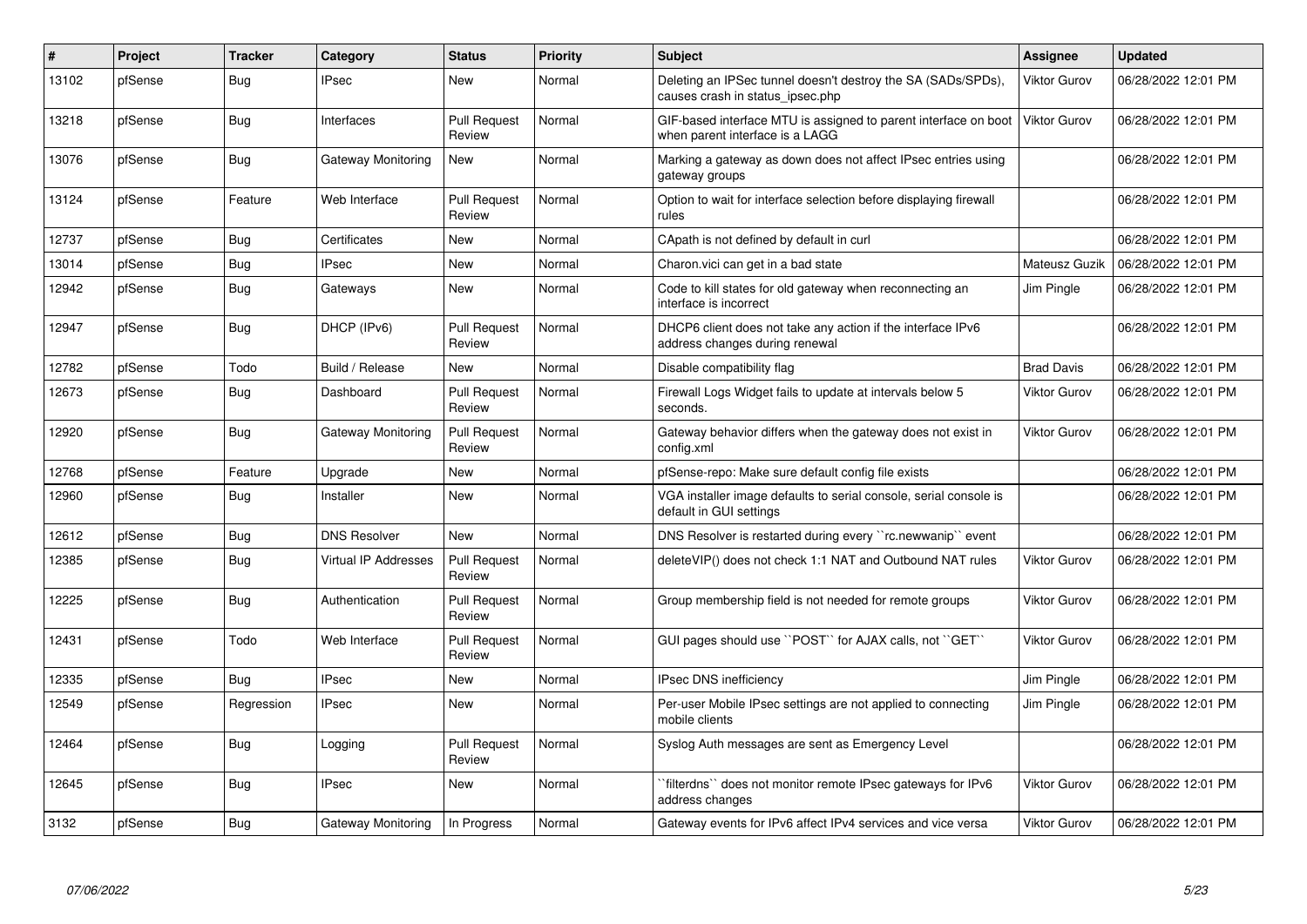| #     | Project             | <b>Tracker</b> | Category                 | <b>Status</b>                 | Priority | Subject                                                                                                                                        | <b>Assignee</b>     | <b>Updated</b>      |
|-------|---------------------|----------------|--------------------------|-------------------------------|----------|------------------------------------------------------------------------------------------------------------------------------------------------|---------------------|---------------------|
| 11570 | pfSense             | Regression     | Gateways                 | <b>Pull Request</b><br>Review | Normal   | Gateway monitoring services is not always restarted on interface<br>events, which may prevent a WAN from recovering back to an<br>online state | <b>Viktor Gurov</b> | 06/28/2022 12:01 PM |
| 12079 | pfSense             | <b>Bug</b>     | <b>IGMP Proxy</b>        | <b>New</b>                    | Normal   | IGMPProxy: kernel panic, Sleeping thread owns a non-sleepable   Mateusz Guzik<br>lock                                                          |                     | 06/28/2022 12:01 PM |
| 11091 | pfSense             | Bug            | Interfaces               | New                           | Normal   | Interfaces set as disabled in the configuration have an UP status<br>in the operating system at boot                                           | Viktor Gurov        | 06/28/2022 12:01 PM |
| 11539 | pfSense             | Bug            | <b>IPsec</b>             | Feedback                      | Normal   | Mobile IPsec "split_include" value of 0.0.0.0/0 causes some<br>clients to fail                                                                 | Jim Pingle          | 06/28/2022 12:01 PM |
| 11545 | pfSense             | Regression     | Interfaces               | Feedback                      | Normal   | Primary interface address is not always used when VIPs are<br>present                                                                          | Reid<br>Linnemann   | 06/28/2022 12:01 PM |
| 11296 | pfSense             | Bug            | Routing                  | <b>New</b>                    | Normal   | Static route targets may still reachable via default route when the<br>gateway they should route through is down                               | <b>Viktor Gurov</b> | 06/28/2022 12:01 PM |
| 1831  | pfSense             | Feature        | Captive Portal           | New                           | Normal   | Captive portal IPv6 support                                                                                                                    | Reid<br>Linnemann   | 06/28/2022 12:01 PM |
| 13306 | pfSense<br>Packages | Todo           | Nut                      | <b>New</b>                    | Normal   | Update NUT to version 2.8.0 to match FreeBSD Packages                                                                                          | Denny Page          | 06/27/2022 10:45 AM |
| 13305 | pfSense             | Feature        | Certificates             | <b>New</b>                    | Normal   | Certificate Revocation page should show expiration date                                                                                        |                     | 06/27/2022 10:26 AM |
| 11626 | pfSense Plus        | <b>Bug</b>     | Authentication           | <b>New</b>                    | Normal   | Google LDAP connection failed due to lack of SNI for TLS 1.3                                                                                   | Luiz Souza          | 06/27/2022 07:23 AM |
| 8207  | pfSense             | <b>Bug</b>     | <b>Operating System</b>  | New                           | Normal   | 2.4 cannot boot as a Xen VM with more than 7 NICs                                                                                              |                     | 06/25/2022 05:42 PM |
| 9626  | pfSense             | <b>Bug</b>     | Web Interface            | <b>New</b>                    | Normal   | When deny write permission is assigned to a user, there is no<br>error feedback if the user tries to write something                           |                     | 06/25/2022 05:41 PM |
| 12546 | pfSense Plus        | Feature        | Authentication           | New                           | Normal   | Add 2FA Support to pfSense Plus Local Database<br>Authentication                                                                               |                     | 06/25/2022 05:30 PM |
| 13003 | pfSense             | Bug            | Hardware / Drivers       | New                           | Normal   | Malicious Driver Detection event on ixl driver                                                                                                 |                     | 06/25/2022 05:00 PM |
| 13296 | pfSense             | Feature        | DHCP (IPv6)              | New                           | Normal   | Add support for DHCP6 OPTION PD EXCLUDE (RFC 6603)                                                                                             |                     | 06/24/2022 10:10 PM |
| 13297 | pfSense             | Feature        | Routing                  | <b>New</b>                    | Normal   | Support for Gateway Groups as Static Route destinations                                                                                        |                     | 06/24/2022 07:41 AM |
| 13292 | pfSense<br>Packages | Feature        | <b>ACME</b>              | New                           | Normal   | Separator                                                                                                                                      |                     | 06/21/2022 12:06 PM |
| 13288 | pfSense             | Bug            | Configuration<br>Backend | New                           | Normal   | Encode FreeRADIUS Custom Options                                                                                                               |                     | 06/20/2022 10:36 AM |
| 13287 | pfSense             | Feature        | Configuration<br>Backend | <b>New</b>                    | Normal   | Encode OpenVPN Custom Options                                                                                                                  |                     | 06/20/2022 10:33 AM |
| 12982 | pfSense<br>Packages | Bug            | FreeRADIUS               | New                           | Normal   | FreeRadius RadReply table entries missing from pf                                                                                              |                     | 06/19/2022 05:38 PM |
| 13284 | pfSense<br>Packages | Feature        | FreeRADIUS               | New                           | Normal   | Option to define "Issuer" in OPT configuration.                                                                                                | Jakob<br>Nordgarden | 06/19/2022 12:10 PM |
| 13280 | pfSense             | Bug            | Unknown                  | New                           | Normal   | Entries duplicated in /boot/loader.conf                                                                                                        |                     | 06/19/2022 11:11 AM |
| 13279 | pfSense             | <b>Bug</b>     | Interfaces               | New                           | Normal   | DHCP config override affects Gateway installation.                                                                                             |                     | 06/17/2022 07:25 AM |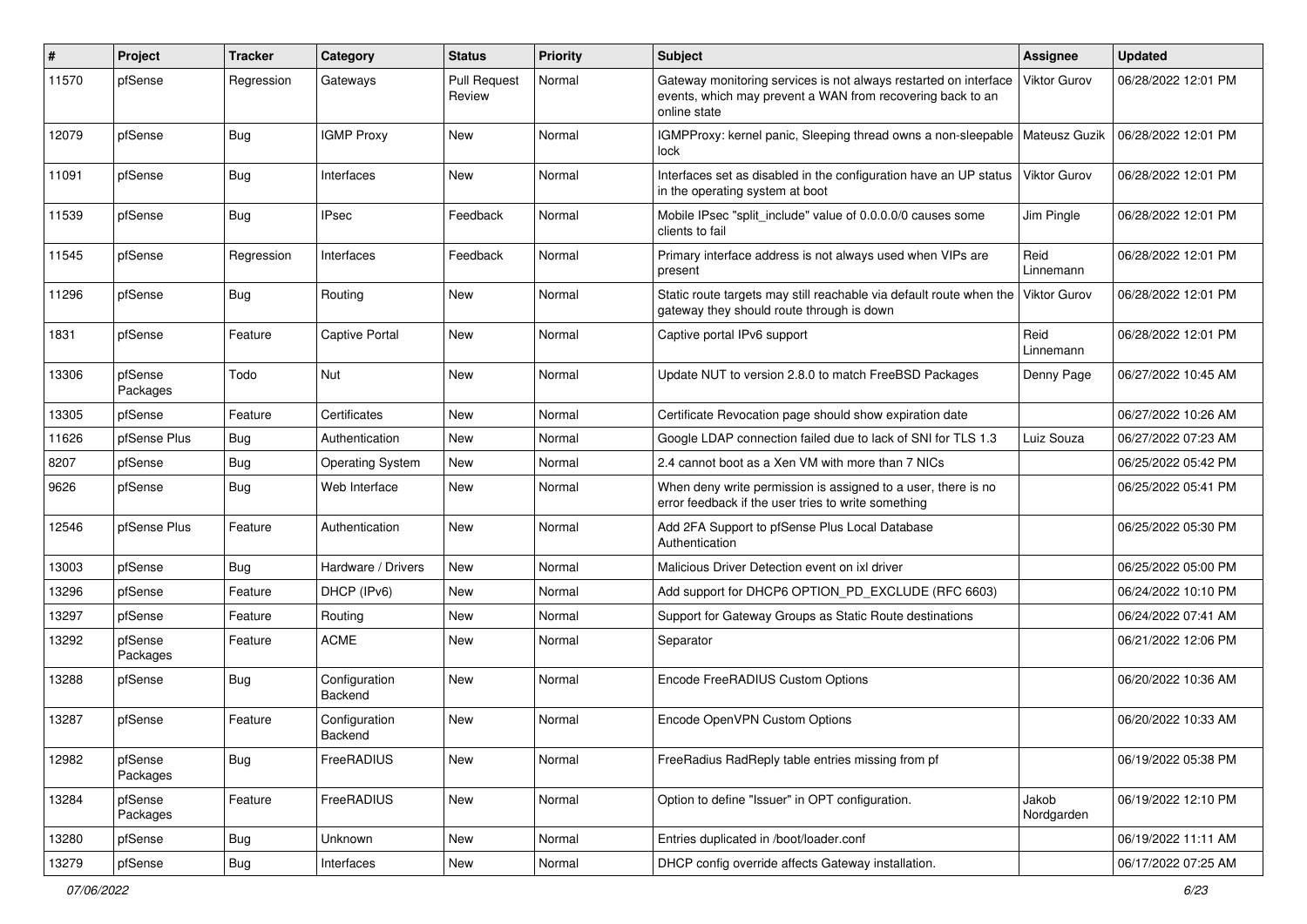| ∦     | Project             | <b>Tracker</b> | Category                        | <b>Status</b>    | <b>Priority</b> | <b>Subject</b>                                                                                  | Assignee   | <b>Updated</b>      |
|-------|---------------------|----------------|---------------------------------|------------------|-----------------|-------------------------------------------------------------------------------------------------|------------|---------------------|
| 13167 | pfSense             | <b>Bug</b>     | <b>Dynamic DNS</b>              | New              | Normal          | phpDynDNS: DigitalOcean ddns update fails (bad request,<br>invalid character '-' in request_id) |            | 06/16/2022 09:30 PM |
| 13277 | pfSense             | Bug            | <b>IGMP Proxy</b>               | New              | Normal          | IGMP Proxy webConfigurator Page Always Produces Error                                           |            | 06/16/2022 07:50 PM |
| 13276 | pfSense             | <b>Bug</b>     | <b>IGMP Proxy</b>               | New              | Normal          | IGMP Proxy Error Message for Logging Links to System Log<br>Instead of Routing Log              |            | 06/16/2022 07:48 PM |
| 13211 | pfSense Docs        | New Content    | OpenVPN                         | Feedback         | Normal          | OpenVPN DCO Documentation                                                                       | Jim Pingle | 06/15/2022 10:42 AM |
| 13273 | pfSense             | <b>Bug</b>     | DHCP (IPv4)                     | New              | Normal          | dhclient can use conflicting recorded leases                                                    |            | 06/14/2022 11:07 AM |
| 13268 | pfSense             | Todo           | Console Menu                    | Ready To<br>Test | Normal          | columns don't align nicely in console with medium-long interface<br>names                       |            | 06/12/2022 10:32 PM |
| 13267 | pfSense             | <b>Bug</b>     | OpenVPN                         | New              | Normal          | dpinger continues to run on OpenVPN gateway after OpenVPN<br>service is stopped.                |            | 06/12/2022 02:49 PM |
| 13074 | pfSense Plus        | <b>Bug</b>     | Cryptographic<br>Modules        | New              | Normal          | AES-GCM with SafeXcel on Netgate 2100 causes MBUF<br>overload                                   |            | 06/12/2022 11:14 AM |
| 13252 | pfSense             | <b>Bug</b>     | Upgrade                         | New              | Normal          | reduce frequency of php-fpm socket connection attempts from<br>check_reload_status              |            | 06/12/2022 11:11 AM |
| 13206 | pfSense Plus        | Bug            | Hardware / Drivers              | New              | Normal          | SG-3100 LED GPIO hangs                                                                          |            | 06/11/2022 07:01 PM |
| 13256 | pfSense             | Feature        | DHCP (IPv4)                     | New              | Normal          | Better handling of duplicate IPs in static DHCP assignments                                     |            | 06/11/2022 04:51 PM |
| 13264 | pfSense             | Feature        | IPsec                           | New              | Normal          | IPSec Phase2 select multiple PFS key groups                                                     |            | 06/10/2022 04:29 PM |
| 13260 | pfSense             | Feature        | Authentication                  | <b>New</b>       | Normal          | Add support for OpenVPN static-challenge                                                        |            | 06/09/2022 02:04 PM |
| 13255 | pfSense<br>Packages | Todo           | OpenVPN Client<br>Export        | New              | Normal          | Set PKCS#12 algorithm when exporting OpenVPN ZIP or<br>Windows bundles                          | Jim Pingle | 06/08/2022 10:37 AM |
| 13088 | pfSense             | <b>Bug</b>     | OpenVPN                         | New              | Normal          | OpenVPN Client Overrides: properly hide/show form fields                                        | Jim Pingle | 06/08/2022 09:15 AM |
| 10436 | pfSense<br>Packages | <b>Bug</b>     | softflowd                       | New              | Normal          | softflowd no longer sends flow data after upgrade ( $v0.9.9$ 1 -><br>v1.0.0                     |            | 06/07/2022 12:25 AM |
| 12963 | pfSense<br>Packages | Feature        | Nmap                            | Feedback         | Normal          | Run nmap scans in the background                                                                | Jim Pingle | 06/06/2022 06:55 PM |
| 12878 | pfSense             | <b>Bug</b>     | <b>Traffic Shaper</b><br>(ALTQ) | Incomplete       | Normal          | Traffic shaping by interface, route queue bandwidth inbound, out<br>by a large factor.          |            | 06/06/2022 07:03 AM |
| 13249 | pfSense             | <b>Bug</b>     | Console Menu                    | New              | Normal          | Running playback comands multiple times results in PHP error                                    |            | 06/06/2022 07:02 AM |
| 13248 | pfSense             | Regression     | DHCP (IPv6)                     | New              | Normal          | IPv6 Router Advertisements runs when config.xml does not<br>contain an entry for the interface  |            | 06/05/2022 07:44 PM |
| 13246 | pfSense<br>Packages | Feature        | iperf                           | New              | Normal          | iperf3 service controls do not work                                                             |            | 06/05/2022 06:51 PM |
| 12974 | pfSense Plus        | <b>Bug</b>     | Installer                       | New              | Normal          | Typing anything into 1100/2100 recovery installer causes<br>process to stop                     |            | 06/05/2022 04:10 PM |
| 13244 | pfSense             | Feature        | Web Interface                   | New              | Normal          | Add help text under Timezone settings in the GUI                                                |            | 06/03/2022 01:00 PM |
| 13242 | pfSense             | Feature        | Gateway Monitoring              | New              | Normal          | Enhancements to static route creation/deletion for dpinger<br>monitor IPs                       |            | 06/03/2022 11:20 AM |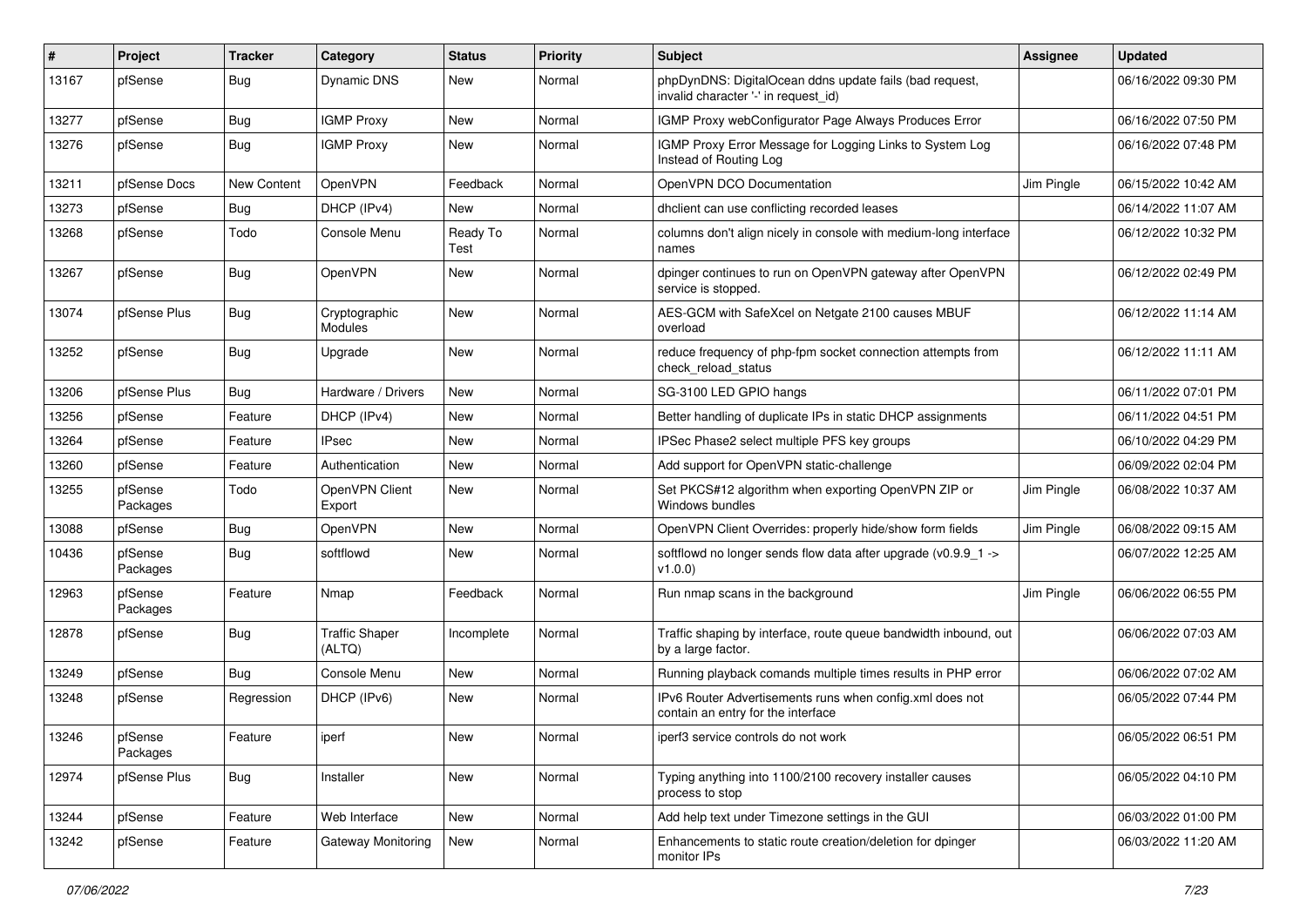| #     | Project             | <b>Tracker</b>     | Category               | <b>Status</b> | <b>Priority</b> | <b>Subject</b>                                                                                     | Assignee              | <b>Updated</b>      |
|-------|---------------------|--------------------|------------------------|---------------|-----------------|----------------------------------------------------------------------------------------------------|-----------------------|---------------------|
| 12095 | pfSense             | <b>Bug</b>         | Authentication         | New           | Normal          | Memory leak in pcscd                                                                               |                       | 06/01/2022 01:01 PM |
| 13237 | pfSense             | <b>Bug</b>         | DHCP (IPv6)            | <b>New</b>    | Normal          | dhcp6c script cannot be executed safely                                                            |                       | 06/01/2022 11:20 AM |
| 13236 | pfSense Docs        | Todo               | Products               | New           | Normal          | Document link speed limitations with igc and ix on 6100/4100                                       |                       | 05/31/2022 05:53 PM |
| 13215 | pfSense             | <b>Bug</b>         | <b>Captive Portal</b>  | Assigned      | Normal          | Allowed MAC/IP/Hostname traffic counts for authorized users                                        | Reid<br>Linnemann     | 05/31/2022 05:31 PM |
| 13233 | pfSense Plus        | <b>Bug</b>         | OpenVPN                | Feedback      | Normal          | OpenVPN DCO connection fails with Auth Digest Algorithm set<br>to SHA512                           |                       | 05/31/2022 03:39 PM |
| 12756 | pfSense Docs        | Todo               | WireGuard              | <b>New</b>    | Normal          | Feedback on pfSense Configuration Recipes - WireGuard<br>Remote Access VPN Configuration Example   | Christian<br>McDonald | 05/31/2022 11:42 AM |
| 13205 | pfSense Docs        | <b>New Content</b> | Backup / Restore       | Feedback      | Normal          | <b>ZFS Boot Environment documentation</b>                                                          | Christian<br>McDonald | 05/31/2022 10:55 AM |
| 10818 | pfSense<br>Packages | Feature            | New Package<br>Request | New           | Normal          | <b>UDP Broadcast Relay</b>                                                                         |                       | 05/31/2022 02:13 AM |
| 10242 | pfSense<br>Packages | Feature            | New Package<br>Request | New           | Normal          | E2guardian Web filtering package                                                                   | Viktor Gurov          | 05/30/2022 10:40 AM |
| 13226 | pfSense             | <b>Bug</b>         | <b>Captive Portal</b>  | Confirmed     | Normal          | Captive Portal doesn't disconnect established OpenVPN link                                         | Reid<br>Linnemann     | 05/30/2022 10:38 AM |
| 12534 | pfSense Plus        | Feature            | Hardware / Drivers     | New           | Normal          | Generate a ISO Image for Remote Restore of pfSense Plus on<br>the XG-1537 and 1541 units with IPMI |                       | 05/30/2022 10:28 AM |
| 12877 | pfSense             | <b>Bug</b>         | Dynamic DNS            | Feedback      | Normal          | Cloudflare DynDNS fails to update more than two addresses                                          |                       | 05/29/2022 06:56 PM |
| 8173  | pfSense             | Feature            | Interfaces             | <b>New</b>    | Normal          | dhcp6c - RAW Options                                                                               |                       | 05/29/2022 05:34 PM |
| 12875 | pfSense             | <b>Bug</b>         | Package System         | New           | Normal          | Import zabbix-agent6 and zabbix-proxy6 from FreeBSD Ports                                          |                       | 05/28/2022 06:50 PM |
| 12658 | pfSense<br>Packages | Feature            | darkstat               | New           | Normal          | Adding prometheus metrics to darkstat                                                              |                       | 05/27/2022 09:44 PM |
| 13229 | pfSense Docs        | Todo               | <b>Captive Portal</b>  | Feedback      | Normal          | Update documentation for IPFW to PF transition for Limiters and<br><b>Captive Portal</b>           | Jim Pingle            | 05/27/2022 03:04 PM |
| 13223 | pfSense Docs        | New Content        | Routing / Gateways     | Feedback      | Normal          | Document new gateway state killing behavior                                                        | Jim Pingle            | 05/27/2022 01:59 PM |
| 13224 | pfSense             | Bug                | Notifications          | New           | Normal          | Email notification flood when UPS (NUT) and WAN send<br>notifications                              |                       | 05/27/2022 01:58 AM |
| 13222 | pfSense             | Bug                | UPnP/NAT-PMP           | <b>New</b>    | Normal          | CARP IP does not listen for NAT-PMP packets                                                        |                       | 05/26/2022 02:28 PM |
| 13217 | pfSense             | <b>Bug</b>         | DHCP (IPv4)            | New           | Normal          | dholient using default pid file location which does not exist                                      | Viktor Gurov          | 05/26/2022 08:09 AM |
| 9536  | pfSense             | Feature            | DHCP (IPv6)            | New           | Normal          | Support dynamic prefix in DHCPv6 Server                                                            |                       | 05/25/2022 04:27 AM |
| 12796 | pfSense             | <b>Bug</b>         | Upgrade                | Confirmed     | Normal          | 2.5.2 -> 2.6.0 upgrade segfaults if certain packages are<br>installed.                             |                       | 05/24/2022 07:43 AM |
| 13207 | pfSense<br>Packages | Feature            | pfBlockerNG            | New           | Normal          | The feed column on the Alerts page is confusing                                                    |                       | 05/24/2022 04:56 AM |
| 13202 | pfSense<br>Packages | <b>Bug</b>         | pfBlockerNG            | New           | Normal          | Missing Protocols on IP Feed Groups Advanced<br>Inbound/Outbound Firewall Rule settings            |                       | 05/23/2022 08:58 AM |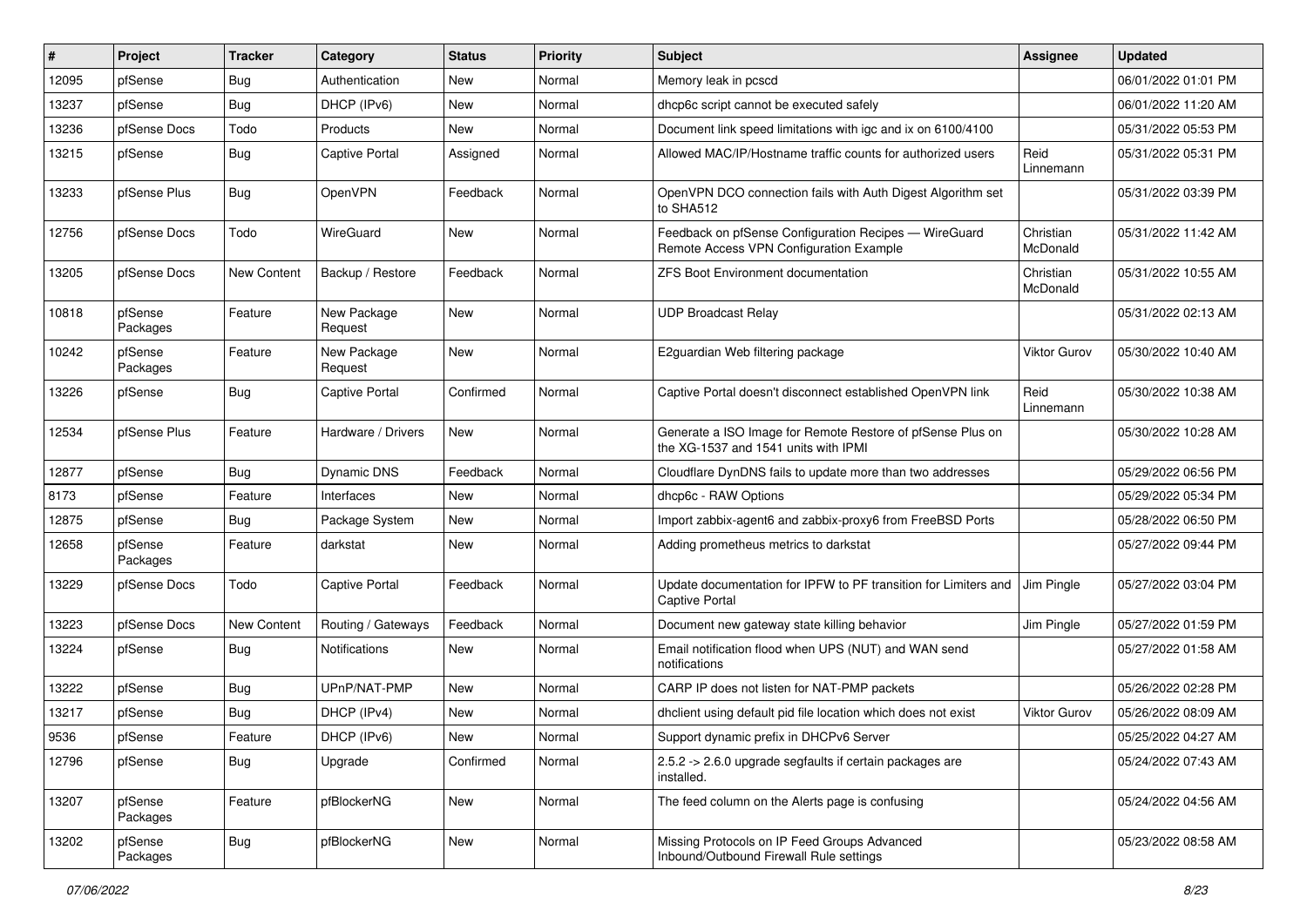| #     | Project             | <b>Tracker</b>     | Category                            | <b>Status</b>                 | <b>Priority</b> | Subject                                                                                         | Assignee              | <b>Updated</b>      |
|-------|---------------------|--------------------|-------------------------------------|-------------------------------|-----------------|-------------------------------------------------------------------------------------------------|-----------------------|---------------------|
| 13201 | pfSense<br>Packages | Feature            | pfBlockerNG                         | New                           | Normal          | Add FireHol Security IP Feeds                                                                   |                       | 05/23/2022 06:34 AM |
| 13200 | pfSense<br>Packages | Feature            | pfBlockerNG                         | New                           | Normal          | Custom DNS Servers for Alert settings                                                           |                       | 05/23/2022 06:16 AM |
| 13196 | pfSense<br>Packages | Feature            | pfBlockerNG                         | New                           | Normal          | remove NoVirusThanks feed                                                                       |                       | 05/23/2022 06:05 AM |
| 13198 | pfSense<br>Packages | Feature            | pfBlockerNG                         | New                           | Normal          | Dark Theme Styling issues - Alerts White bar                                                    |                       | 05/23/2022 06:05 AM |
| 13199 | pfSense<br>Packages | Feature            | pfBlockerNG                         | New                           | Normal          | Feed groups should not have the first listing in the group bar                                  |                       | 05/23/2022 06:03 AM |
| 13197 | pfSense<br>Packages | Feature            | pfBlockerNG                         | New                           | Normal          | Put a Single donation link and a proper patreon lin in the<br>pfBlocker Support Banner / Widget |                       | 05/23/2022 05:35 AM |
| 13195 | pfSense<br>Packages | Feature            | pfBlockerNG                         | New                           | Normal          | Dedicated website for Feed mangement - Community Driven                                         |                       | 05/23/2022 05:22 AM |
| 13194 | pfSense<br>Packages | <b>Bug</b>         | pfBlockerNG                         | New                           | Normal          | Remove dead Malc0de feed                                                                        |                       | 05/23/2022 05:16 AM |
| 13115 | pfSense<br>Packages | Bug                | WireGuard                           | Feedback                      | Normal          | WireGuard panic due to KBI changes in "'udp_tun_func_t()'"                                      | Christian<br>McDonald | 05/15/2022 10:47 AM |
| 13165 | pfSense             | Feature            | Dashboard                           | <b>Pull Request</b><br>Review | Normal          | Feat: live update for Services dashboard widget                                                 |                       | 05/15/2022 01:48 AM |
| 13158 | pfSense             | Bug                | Web Interface                       | New                           | Normal          | Input validation error when applying limiter changes                                            |                       | 05/14/2022 05:32 PM |
| 13160 | pfSense<br>Packages | Feature            | Status Monitoring                   | <b>Pull Request</b><br>Review | Normal          | Option to sort monitoring graph views                                                           |                       | 05/13/2022 12:06 PM |
| 9024  | pfSense             | <b>Bug</b>         | <b>Traffic Shaper</b><br>(Limiters) | Feedback                      | Normal          | Ping packet loss under load when using limiters                                                 |                       | 05/12/2022 11:55 AM |
| 13141 | pfSense<br>Packages | <b>Bug</b>         | squidguard                          | New                           | Normal          | wrong page squidguard block                                                                     |                       | 05/09/2022 05:33 PM |
| 13135 | pfSense<br>Packages | Feature            | pfBlockerNG                         | New                           | Normal          | Add dibdot DoH-IP-blocklists feeds                                                              | Viktor Gurov          | 05/08/2022 01:50 AM |
| 12597 | pfSense Docs        | <b>New Content</b> | Hardware                            | New                           | Normal          | How to reset IPMI settings and password for Netgate appliances                                  |                       | 05/07/2022 12:33 PM |
| 13138 | pfSense<br>Packages | Feature            | pfBlockerNG                         | New                           | Normal          | DNS over HTTPS/TLS Blocking should be removed from<br>SafeSearch                                |                       | 05/07/2022 02:52 AM |
| 13137 | pfSense<br>Packages | Feature            | pfBlockerNG                         | New                           | Normal          | ckuethe/doh-blocklist.txt add to DoH feeds                                                      |                       | 05/07/2022 02:39 AM |
| 13136 | pfSense<br>Packages | Feature            | pfBlockerNG                         | New                           | Normal          | Add crypt0rr DNS-over-HTTPS (DOH) provider list feeds                                           |                       | 05/07/2022 02:27 AM |
| 13063 | pfSense<br>Packages | Feature            | Cellular                            | <b>Pull Request</b><br>Review | Normal          | Cellular package shall support more modems and NMEA port                                        |                       | 05/06/2022 02:38 PM |
| 13053 | pfSense<br>Packages | <b>Bug</b>         | <b>ACME</b>                         | New                           | Normal          | LoopiaAPI error handling                                                                        |                       | 05/05/2022 10:58 AM |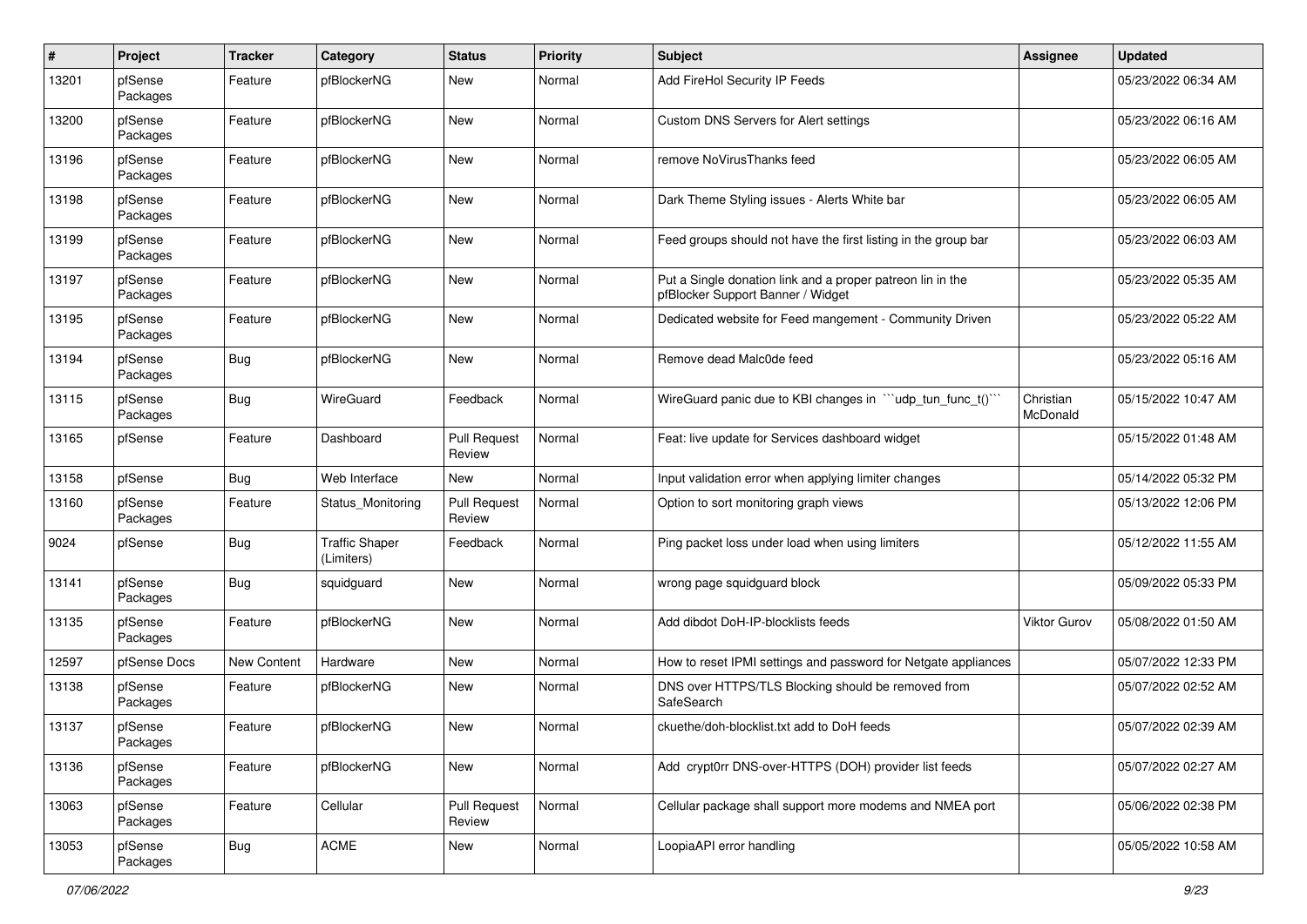| #     | Project             | <b>Tracker</b> | Category                   | <b>Status</b>                 | <b>Priority</b> | Subject                                                                                                                                 | Assignee            | <b>Updated</b>      |
|-------|---------------------|----------------|----------------------------|-------------------------------|-----------------|-----------------------------------------------------------------------------------------------------------------------------------------|---------------------|---------------------|
| 13128 | pfSense<br>Packages | <b>Bug</b>     | Zabbix                     | New                           | Normal          | Zabbix Agent 6: HA Server Setup                                                                                                         |                     | 05/05/2022 01:55 AM |
| 13114 | pfSense<br>Packages | <b>Bug</b>     | <b>BIND</b>                | Feedback                      | Normal          | BIND calls rndc in rc_stop when named is not running                                                                                    | <b>Stuart Wyatt</b> | 05/04/2022 12:41 PM |
| 1819  | pfSense             | Bug            | <b>DNS Resolver</b>        | New                           | Normal          | DNS Resolver Not Registering DHCP Server Specified Domain<br>Name                                                                       | Luiz Souza          | 04/28/2022 01:53 PM |
| 13108 | pfSense Docs        | Todo           | Installation /<br>Upgrades | New                           | Normal          | ZFS filesystem implications                                                                                                             | Jim Pingle          | 04/27/2022 03:18 PM |
| 11693 | pfSense<br>Packages | <b>Bug</b>     | <b>FRR</b>                 | Feedback                      | Normal          | IPv6 static routing fails                                                                                                               | <b>Viktor Gurov</b> | 04/26/2022 08:50 AM |
| 4500  | pfSense             | Bug            | UPnP/NAT-PMP               | Confirmed                     | Normal          | Some miniupnp port mappings are not displayed in the Status<br>page                                                                     |                     | 04/25/2022 12:49 PM |
| 13095 | pfSense<br>Packages | Bug            | Snort                      | Feedback                      | Normal          | Snort VRT change in Shared Object Rules path name results in<br>failure to extract and update Snort Shared Object Rules when<br>enabled | <b>Bill Meeks</b>   | 04/25/2022 12:22 PM |
| 13096 | pfSense<br>Packages | Feature        | Snort                      | Feedback                      | Normal          | Improve robustness of Snort Rules Update Log size limitation<br>logic                                                                   | <b>Bill Meeks</b>   | 04/25/2022 12:22 PM |
| 13094 | pfSense             | Feature        | Packet Capture             | <b>Pull Request</b><br>Review | Normal          | Allow packet capture filtering in tagged packets                                                                                        | Marcos M            | 04/24/2022 06:06 PM |
| 13091 | pfSense             | Feature        | OpenVPN                    | New                           | Normal          | RFE: Ability to specify the order of OpenVPN Authentication<br>servers                                                                  |                     | 04/22/2022 04:30 PM |
| 13090 | pfSense             | Bug            | OpenVPN                    | New                           | Normal          | OpenVPN: do not use legacy deprecated netbios settings                                                                                  | Jim Pingle          | 04/22/2022 11:19 AM |
| 13085 | pfSense             | Feature        | OpenVPN                    | <b>Pull Request</b><br>Review | Normal          | OpenVPN: expose NBDD servers in GUI + fix GUI bugs                                                                                      | Jim Pingle          | 04/22/2022 11:09 AM |
| 13089 | pfSense             | Bug            | OpenVPN                    | New                           | Normal          | OpenVPN: fix some netbios options were preserved even if teh<br>Netbios option was unchecked                                            | Jim Pingle          | 04/22/2022 11:06 AM |
| 13087 | pfSense             | Bug            | OpenVPN                    | New                           | Normal          | OpenVPN Server: hide WINS servers list when netbios option is<br>unchecked while WINS servers is checked                                |                     | 04/22/2022 10:29 AM |
| 9721  | pfSense<br>Packages | Feature        | Squid                      | Feedback                      | Normal          | add squidclient -h 127.0.0.1 mgr:info output to Diagnostics /<br>Squid and status.php                                                   | <b>Viktor Gurov</b> | 04/22/2022 02:21 AM |
| 9982  | pfSense<br>Packages | Feature        | Squid                      | Feedback                      | Normal          | basic Idap auth TLS connection                                                                                                          | Viktor Gurov        | 04/22/2022 02:21 AM |
| 10450 | pfSense<br>Packages | Bug            | Squid                      | Feedback                      | Normal          | Squid reverse proxy switching peers                                                                                                     | <b>Viktor Gurov</b> | 04/22/2022 02:21 AM |
| 10572 | pfSense<br>Packages | <b>Bug</b>     | Squid                      | Feedback                      | Normal          | STARTTLS option is ignored                                                                                                              | <b>Viktor Gurov</b> | 04/22/2022 02:20 AM |
| 10779 | pfSense<br>Packages | Feature        | haproxy                    | Feedback                      | Normal          | HAProxy SSL/TLS Compatibility Mode                                                                                                      | Viktor Gurov        | 04/22/2022 02:20 AM |
| 10871 | pfSense<br>Packages | Feature        | FreeRADIUS                 | Feedback                      | Normal          | Extra time period counters for SQL backend                                                                                              | Viktor Gurov        | 04/22/2022 02:19 AM |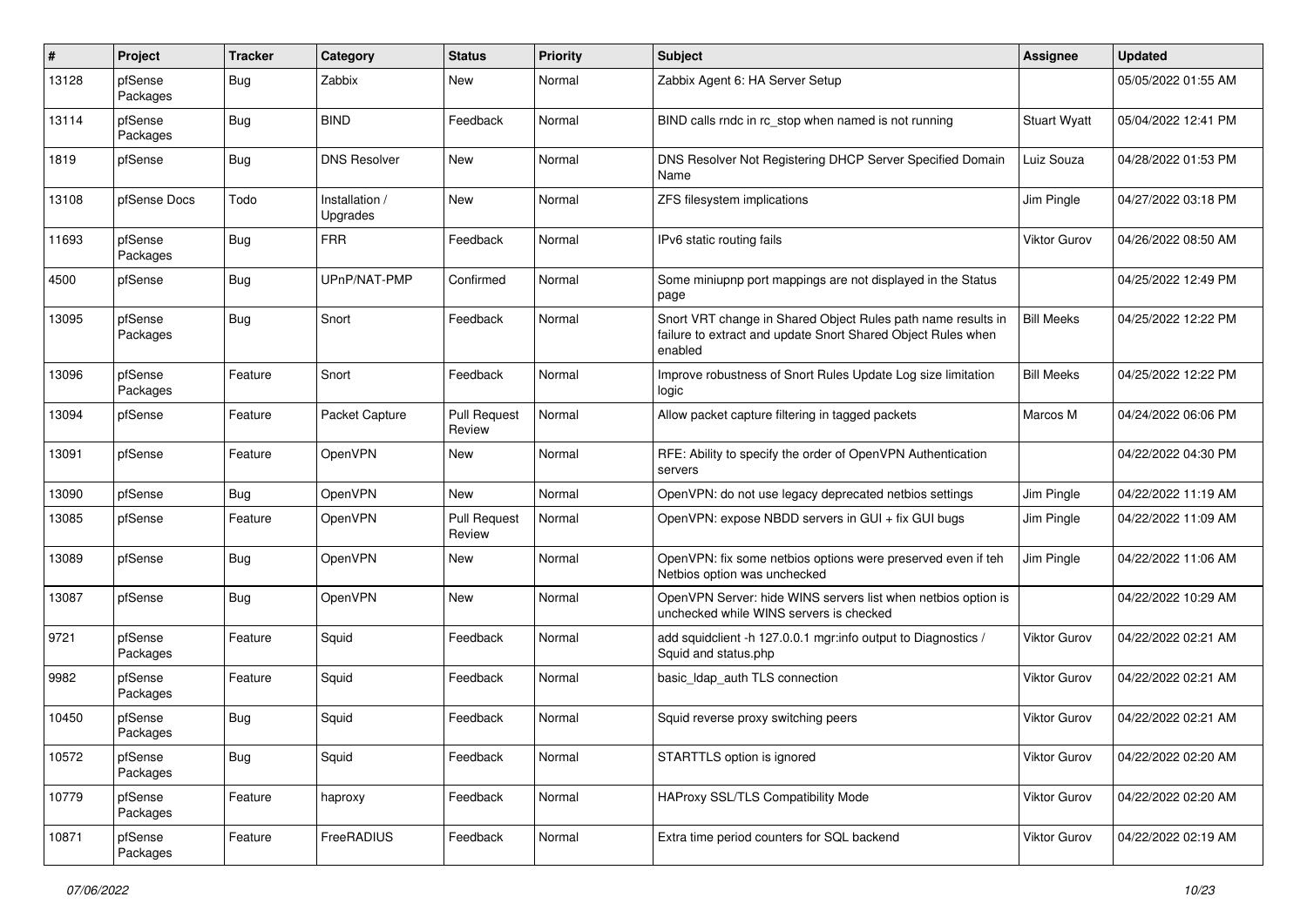| $\#$  | Project             | <b>Tracker</b> | Category                     | <b>Status</b> | <b>Priority</b> | <b>Subject</b>                                                                                  | <b>Assignee</b> | <b>Updated</b>      |
|-------|---------------------|----------------|------------------------------|---------------|-----------------|-------------------------------------------------------------------------------------------------|-----------------|---------------------|
| 10908 | pfSense<br>Packages | Feature        | FreeRADIUS                   | Feedback      | Normal          | FreeRADIUS server certificate not using full CA chain                                           | Viktor Gurov    | 04/22/2022 02:19 AM |
| 12073 | pfSense<br>Packages | <b>Bug</b>     | <b>NET-SNMP</b>              | Feedback      | Normal          | netsnmptrapd.conf syntax is wrong                                                               |                 | 04/21/2022 12:40 PM |
| 12330 | pfSense<br>Packages | <b>Bug</b>     | pfBlockerNG                  | Feedback      | Normal          | pfBlockerNG devel creating invalid NAT rules on boot                                            |                 | 04/21/2022 12:40 PM |
| 12114 | pfSense<br>Packages | <b>Bug</b>     | syslog-ng                    | Feedback      | Normal          | syslog-ng only binds to the last specified interface                                            |                 | 04/21/2022 12:40 PM |
| 10445 | pfSense<br>Packages | <b>Bug</b>     | <b>BIND</b>                  | Feedback      | Normal          | BIND crashed when added RPZ. rpz is not a master or slave<br>zone.                              |                 | 04/21/2022 12:40 PM |
| 10936 | pfSense<br>Packages | <b>Bug</b>     | haproxy                      | Feedback      | Normal          | both haproxy/haproxy-devel non-existent option lb-agent-chk                                     |                 | 04/21/2022 12:40 PM |
| 10796 | pfSense<br>Packages | Feature        | Cellular                     | Feedback      | Normal          | Huawei ME909u-521 support                                                                       |                 | 04/21/2022 12:40 PM |
| 10692 | pfSense<br>Packages | <b>Bug</b>     | PIMD                         | Feedback      | Normal          | PIMD starts twice at boot                                                                       |                 | 04/21/2022 12:40 PM |
| 11185 | pfSense<br>Packages | <b>Bug</b>     | ntop                         | Feedback      | Normal          | Redis service stopping before NtopNg                                                            |                 | 04/21/2022 12:40 PM |
| 11434 | pfSense<br>Packages | <b>Bug</b>     | squidguard                   | Feedback      | Normal          | SquidGuard over 1.16.18_11                                                                      |                 | 04/21/2022 12:40 PM |
| 10393 | pfSense<br>Packages | <b>Bug</b>     | syslog-ng                    | Feedback      | Normal          | Syslog-ng TLS support is broken                                                                 |                 | 04/21/2022 12:40 PM |
| 10330 | pfSense<br>Packages | <b>Bug</b>     | <b>BIND</b>                  | Feedback      | Normal          | BIND zone configuration displays wrong DS resource record<br>with inline DNSSEC signing enabled |                 | 04/21/2022 12:40 PM |
| 9916  | pfSense<br>Packages | Feature        | <b>BIND</b>                  | Feedback      | Normal          | Check allow-transfer in custom option when the zone is slave                                    |                 | 04/21/2022 12:40 PM |
| 7039  | pfSense<br>Packages | <b>Bug</b>     | haproxy                      | Feedback      | Normal          | HAProxy backend configuration does not handle intermediate<br>CAs properly                      |                 | 04/21/2022 12:40 PM |
| 7797  | pfSense<br>Packages | <b>Bug</b>     | Squid                        | Feedback      | Normal          | Squid Reverse Proxy alternating between destinations                                            |                 | 04/21/2022 12:40 PM |
| 9762  | pfSense<br>Packages | Feature        | Squid                        | Feedback      | Normal          | Squid Reverse Proxy Change redir domain(s) to use regex                                         |                 | 04/21/2022 12:40 PM |
| 10909 | pfSense<br>Packages | Feature        | PIMD                         | New           | Normal          | #define MAXVIFS 32 to 64                                                                        |                 | 04/21/2022 12:39 PM |
| 10530 | pfSense             | <b>Bug</b>     | Upgrade                      | <b>New</b>    | Normal          | Convert config version to be based on product version                                           |                 | 04/21/2022 12:39 PM |
| 10544 | pfSense             | <b>Bug</b>     | User Manager /<br>Privileges | New           | Normal          | It's not possible to add a user to group operator using the gui                                 |                 | 04/21/2022 12:39 PM |
| 11970 | pfSense<br>Packages | Bug            | Coreboot                     | New           | Normal          | Netgate Firmware Upgrade Doesn't Work on XG-2758                                                |                 | 04/21/2022 12:39 PM |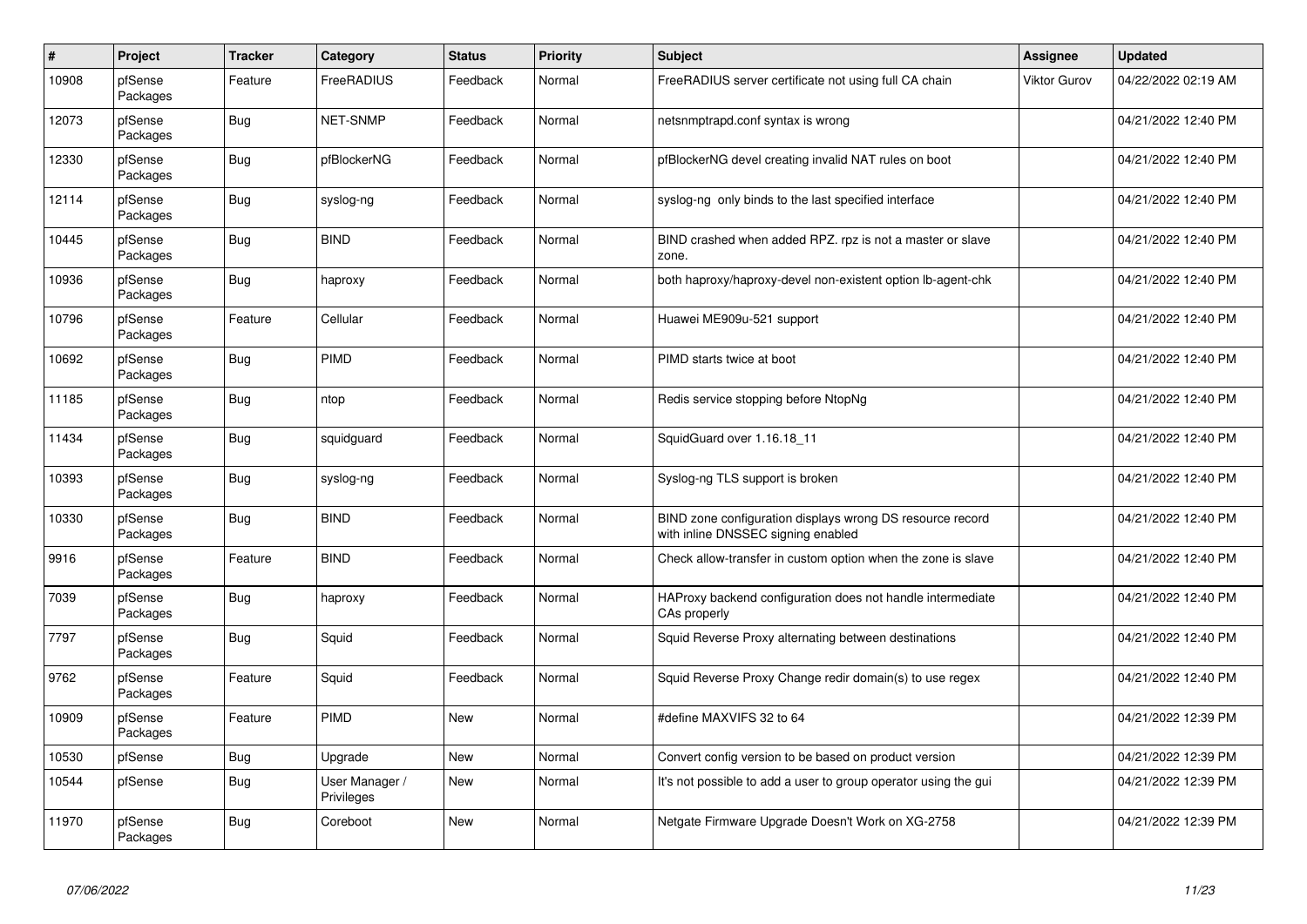| $\#$  | Project             | <b>Tracker</b> | Category                     | <b>Status</b> | <b>Priority</b> | <b>Subject</b>                                                                                              | Assignee | <b>Updated</b>      |
|-------|---------------------|----------------|------------------------------|---------------|-----------------|-------------------------------------------------------------------------------------------------------------|----------|---------------------|
| 11398 | pfSense<br>Packages | <b>Bug</b>     | pfBlockerNG                  | New           | Normal          | pfBlocker upgrade hangs forever                                                                             |          | 04/21/2022 12:39 PM |
| 9384  | pfSense             | <b>Bug</b>     | Interfaces                   | Confirmed     | Normal          | devd putting "\$" before variable contents when using single<br>quotes                                      |          | 04/21/2022 12:39 PM |
| 9544  | pfSense             | Feature        | Routing                      | <b>New</b>    | Normal          | Enable RADIX_MPATH                                                                                          |          | 04/21/2022 12:39 PM |
| 10297 | pfSense<br>Packages | Feature        | FreeRADIUS                   | Assigned      | Normal          | IPv6 user attributes                                                                                        |          | 04/21/2022 12:39 PM |
| 10502 | pfSense<br>Packages | <b>Bug</b>     | lldpd                        | In Progress   | Normal          | LLDP spamming errors on Netgate XG-7100                                                                     |          | 04/21/2022 12:39 PM |
| 9165  | pfSense             | Feature        | Authentication               | <b>New</b>    | Normal          | only IPs can be added to sshguard whitelist                                                                 |          | 04/21/2022 12:39 PM |
| 8264  | pfSense<br>Packages | <b>Bug</b>     | FreeRADIUS                   | New           | Normal          | Radiusd restart on WAN change results in freeradius not running<br>(and possible solution)                  |          | 04/21/2022 12:39 PM |
| 8313  | pfSense             | <b>Bug</b>     | Notifications                | New           | Normal          | STARTTLS auto detection not working                                                                         |          | 04/21/2022 12:39 PM |
| 10513 | pfSense             | <b>Bug</b>     | Rules / NAT                  | New           | Normal          | State issues with policy routing and HA failover                                                            |          | 04/21/2022 12:39 PM |
| 790   | pfSense             | Feature        | <b>Operating System</b>      | <b>New</b>    | Normal          | Advanced options for dnsclient (resolv.conf)                                                                |          | 04/21/2022 12:39 PM |
| 946   | pfSense             | Feature        | <b>IPsec</b>                 | New           | Normal          | Allow aliases to be used to define IPsec phase 2 networks                                                   |          | 04/21/2022 12:39 PM |
| 5786  | pfSense             | <b>Bug</b>     | Web Interface                | New           | Normal          | Check WebConfigurator port for conflicts                                                                    |          | 04/21/2022 12:39 PM |
| 5510  | pfSense             | Feature        | Package System               | New           | Normal          | Need a simple way to enable/disable package-installed services                                              |          | 04/21/2022 12:39 PM |
| 6823  | pfSense             | Bug            | Interfaces                   | <b>New</b>    | Normal          | No connectivity after changing link state to UP                                                             |          | 04/21/2022 12:39 PM |
| 7138  | pfSense             | <b>Bug</b>     | DHCP (IPv6)                  | Assigned      | Normal          | Pfsense wide dhcpv6 client doesn't recognise ifid statement                                                 |          | 04/21/2022 12:39 PM |
| 6186  | pfSense             | <b>Bug</b>     | <b>Services</b>              | <b>New</b>    | Normal          | race conditions in service startup                                                                          |          | 04/21/2022 12:39 PM |
| 4154  | pfSense             | <b>Bug</b>     | User Manager /<br>Privileges | Confirmed     | Normal          | RADIUS authentication not working over IPv6                                                                 |          | 04/21/2022 12:39 PM |
| 5074  | pfSense             | Feature        | Upgrade                      | New           | Normal          | Standard release notes URLs to facilitate GUI viewing before<br>upgrade                                     |          | 04/21/2022 12:39 PM |
| 1337  | pfSense             | Feature        | Interfaces                   | Assigned      | Normal          | VLANs with different MAC address than parent interface                                                      |          | 04/21/2022 12:39 PM |
| 10426 | pfSense<br>Packages | <b>Bug</b>     | Filer                        | Feedback      | Normal          | Filer must validate that File name is uniq                                                                  |          | 04/20/2022 11:02 AM |
| 13073 | pfSense<br>Packages | <b>Bug</b>     | Squid                        | <b>New</b>    | Normal          | ClamAV - clamd dies with high CPU load and thus the C-ICAP of<br>squid-reverse proxy causes http:500 errors |          | 04/19/2022 05:38 AM |
| 13068 | pfSense             | Bug            | Aliases / Tables             | New           | Normal          | Error loading rules when URL Table IPs content is empty                                                     |          | 04/17/2022 09:07 PM |
| 13067 | pfSense             | Bug            | FilterDNS                    | New           | Normal          | filterdns resolve interval is twice the intended value                                                      |          | 04/17/2022 07:45 PM |
| 2358  | pfSense             | Feature        | Rules / NAT                  | New           | Normal          | NAT64 Support                                                                                               |          | 04/16/2022 06:52 PM |
| 12338 | pfSense<br>Packages | <b>Bug</b>     | <b>RRD Summary</b>           | New           | Normal          | RRD Summary does not report data on 3100                                                                    |          | 04/15/2022 02:54 PM |
| 13058 | pfSense             | Todo           | Rules / NAT                  | New           | Normal          | Add static routes and directly connected networks back to policy<br>route negation rules                    |          | 04/13/2022 08:05 AM |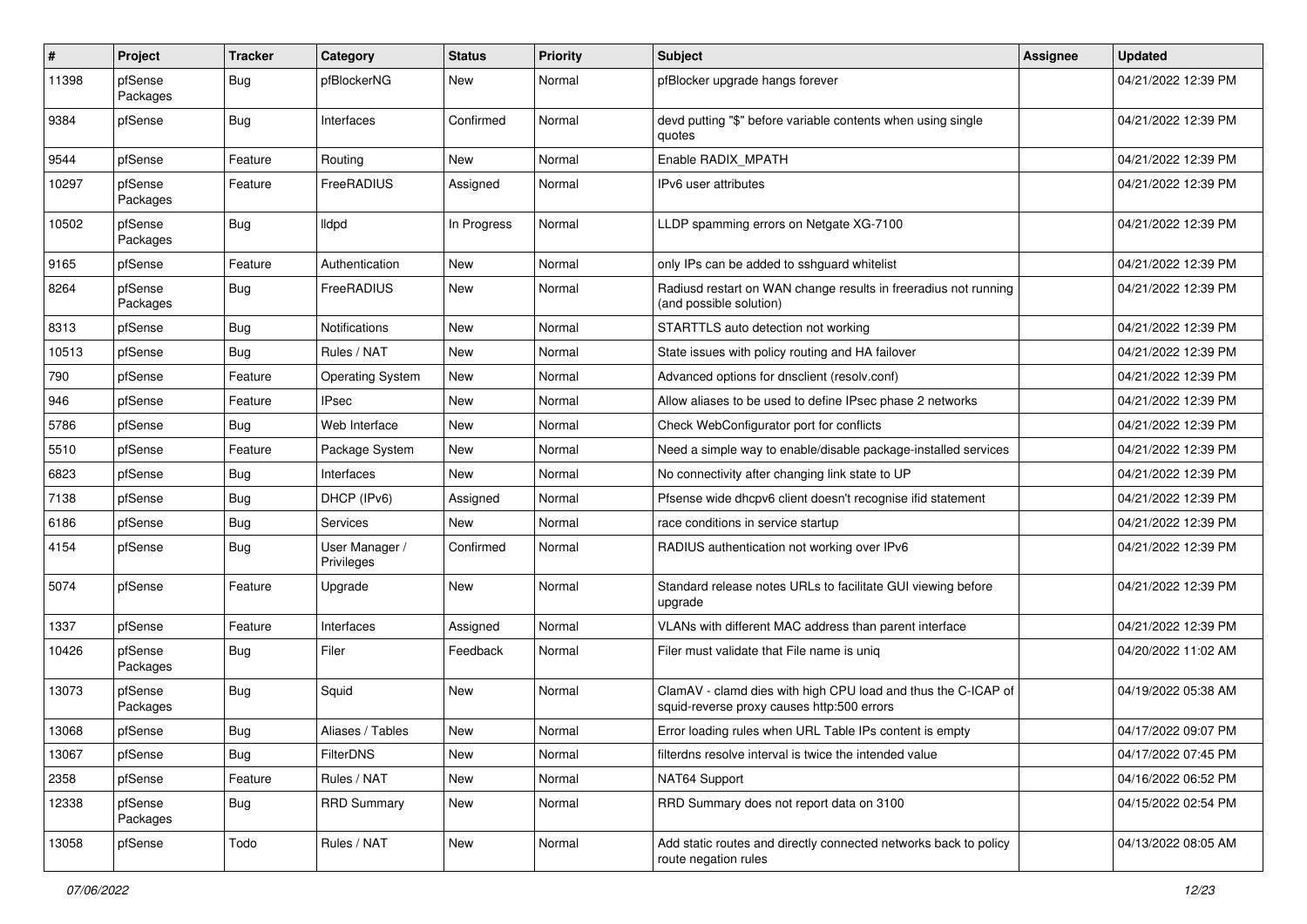| ∦     | Project             | <b>Tracker</b> | Category                        | <b>Status</b> | Priority | <b>Subject</b>                                                                                                                      | Assignee              | <b>Updated</b>      |
|-------|---------------------|----------------|---------------------------------|---------------|----------|-------------------------------------------------------------------------------------------------------------------------------------|-----------------------|---------------------|
| 13054 | pfSense             | Feature        | Package System                  | New           | Normal   | Package plugin hook for web server configuration stanzas                                                                            | Jim Pingle            | 04/12/2022 03:04 PM |
| 13051 | pfSense             | Bug            | <b>Traffic Shaper</b><br>(ALTQ) | <b>New</b>    | Normal   | Firewall traffic shaper by interface selection unknow                                                                               |                       | 04/12/2022 07:03 AM |
| 12916 | pfSense<br>Packages | Bug            | pfBlockerNG                     | <b>New</b>    | Normal   | pfBlockerNG-devel cron job does not trigger xmlrpc sync                                                                             | <b>Viktor Gurov</b>   | 04/11/2022 12:55 PM |
| 13046 | pfSense             | <b>Bug</b>     | Rules / NAT                     | <b>New</b>    | Normal   | Floating rule applied to IPv6 interface with a SLAAC DHCPv6<br>gateway reports error on boot                                        |                       | 04/11/2022 09:50 AM |
| 13045 | pfSense<br>Packages | <b>Bug</b>     | WireGuard                       | <b>New</b>    | Normal   | Firewall floating rules ignore WireGuard traffic                                                                                    |                       | 04/11/2022 09:40 AM |
| 13044 | pfSense<br>Packages | Feature        | Mail report                     | New           | Normal   | Customized reporting                                                                                                                |                       | 04/11/2022 09:22 AM |
| 13043 | pfSense<br>Packages | Bug            | WireGuard                       | <b>New</b>    | Normal   | OSPF over Wireguard interface doesn't populate neighbors after<br>reboot                                                            |                       | 04/11/2022 09:22 AM |
| 13039 | pfSense<br>Packages | Feature        | AWS VPC                         | <b>New</b>    | Normal   | Handle transit gateway VPNs in the AWS VPN wizard                                                                                   |                       | 04/11/2022 07:31 AM |
| 12924 | pfSense<br>Packages | <b>Bug</b>     | WireGuard                       | <b>New</b>    | Normal   | DNS Resolver WireGuard ACL Inconsistency                                                                                            | Christian<br>McDonald | 04/10/2022 10:36 AM |
| 12524 | pfSense Plus        | Feature        | <b>Operating System</b>         | <b>New</b>    | Normal   | OpenSSL QAT Engine                                                                                                                  |                       | 04/10/2022 02:54 AM |
| 12950 | pfSense             | Bug            | Routing                         | <b>New</b>    | Normal   | OpenVPN as default gateway does not get set at boot time                                                                            |                       | 04/09/2022 05:46 PM |
| 13017 | pfSense             | Feature        | Packet Capture                  | New           | Normal   | Packet capture: add preview results while capture is running                                                                        |                       | 04/09/2022 11:08 AM |
| 9833  | pfSense<br>Packages | Feature        | ACME                            | New           | Normal   | ACME: add ability to use custom ACME server                                                                                         |                       | 04/07/2022 11:31 AM |
| 13022 | pfSense<br>Packages | Bug            | haproxy                         | Feedback      | Normal   | HAProxy - Sub Frontends ignore Client verification CA<br>certificates                                                               |                       | 04/06/2022 12:55 PM |
| 13034 | pfSense<br>Packages | <b>Bug</b>     | Zabbix                          | Feedback      | Normal   | Zabbix6 Agent and Proxy fail to set the PSK from the web GUI in   Viktor Gurov<br>its conf files                                    |                       | 04/06/2022 11:59 AM |
| 12956 | pfSense<br>Packages | <b>Bug</b>     | Suricata                        | Confirmed     | Normal   | suricata fails to use pcre in SID management (e.g. dropsid.conf)                                                                    |                       | 04/05/2022 12:52 PM |
| 10900 | pfSense<br>Packages | Bug            | Backup                          | Feedback      | Normal   | /packages/backup/backup.php?a=download&t=backup HTTP<br>504, or Sends PHP Error Message as ASCII/Text file Named<br>pfsense.bak.tgz |                       | 04/05/2022 01:51 AM |
| 13020 | pfSense Docs        | Todo           | <b>Firewall Rules</b>           | New           | Normal   | easyrule command documentation should document permissible<br>wildcards                                                             | Jim Pingle            | 04/04/2022 08:01 AM |
| 12774 | pfSense             | <b>Bug</b>     | Backup / Restore                | New           | Normal   | Picture widget image is not saved in backup                                                                                         |                       | 04/04/2022 04:48 AM |
| 13018 | pfSense<br>Packages | <b>Bug</b>     | pfBlockerNG                     | New           | Normal   | TLD and DNSBL Safesearch DOH conflict disables TLD block<br>when conflicting DOH FQDN is deselected or whitelisted                  |                       | 04/01/2022 05:59 PM |
| 13016 | pfSense Docs        | New Content    | Virtualization                  | New           | Normal   | Workaround for bandwith issues since 2.6 when installed in<br>Hyper-V                                                               |                       | 04/01/2022 01:06 PM |
| 13009 | pfSense             | Feature        | OpenVPN                         | New           | Normal   | Add option for multiple remote addresses to OpenVPN Client                                                                          |                       | 03/31/2022 12:42 PM |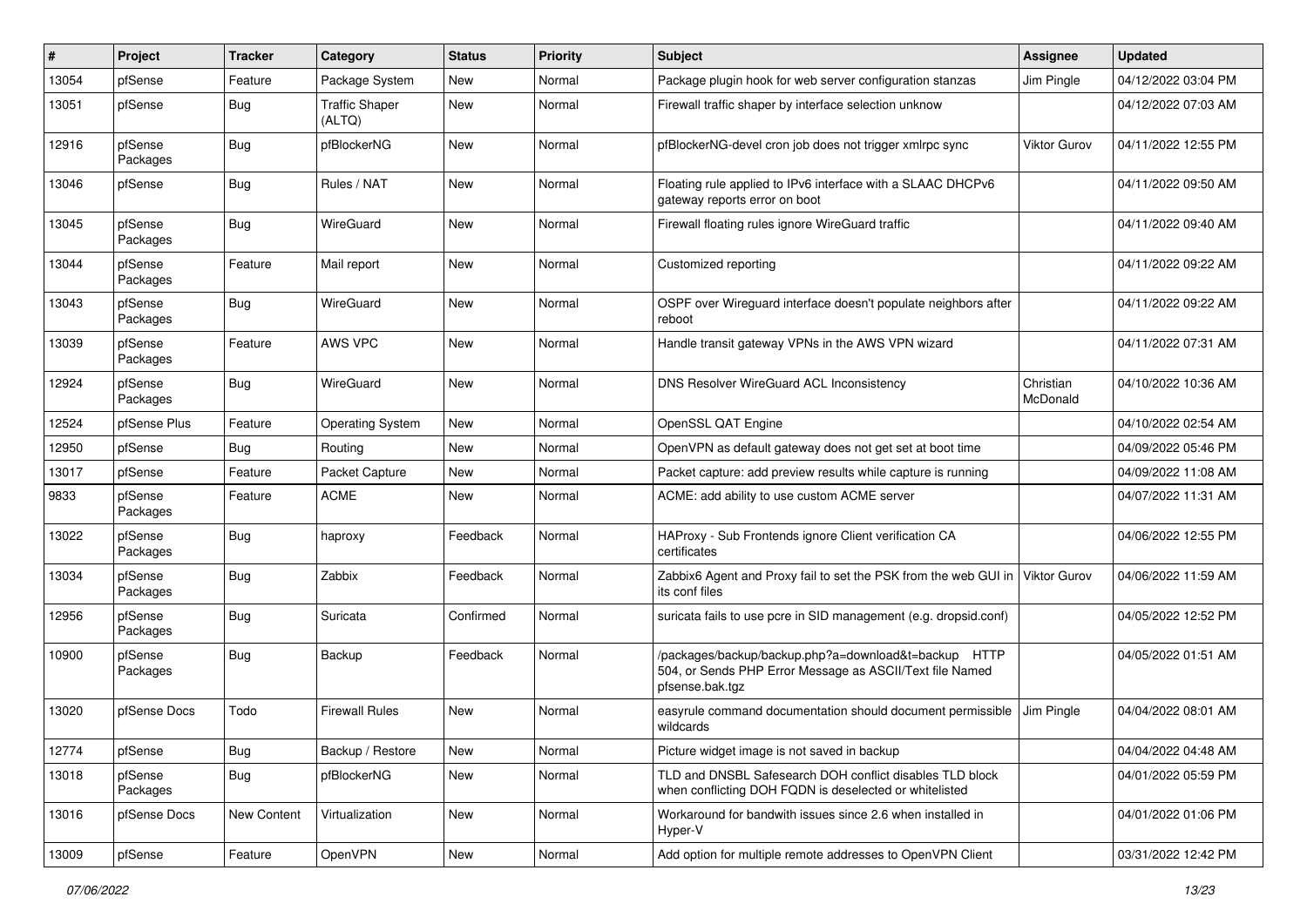| $\sharp$ | Project             | <b>Tracker</b> | Category                                 | <b>Status</b>                 | Priority | <b>Subject</b>                                                                                           | Assignee            | <b>Updated</b>      |
|----------|---------------------|----------------|------------------------------------------|-------------------------------|----------|----------------------------------------------------------------------------------------------------------|---------------------|---------------------|
| 13002    | pfSense<br>Packages | Regression     | <b>BIND</b>                              | Feedback                      | Normal   | BIND 9.16_13 could not find existing DNSSEC keys at<br>/cf/named/etc/namedb/keys due to directory change | <b>Viktor Gurov</b> | 03/31/2022 12:14 PM |
| 12922    | pfSense             | <b>Bug</b>     | DHCP (IPv4)                              | New                           | Normal   | Classless static routes received on DHCP WAN can override<br>chosen default gateway                      |                     | 03/28/2022 10:08 AM |
| 1826     | pfSense             | Feature        | <b>PPPoE Server</b>                      | <b>New</b>                    | Normal   | PPPoE server IPv6 support                                                                                |                     | 03/25/2022 04:25 PM |
| 7783     | pfSense             | Feature        | <b>Operating System</b>                  | New                           | Normal   | Support for hosting VMs on pfSense using bhyve                                                           |                     | 03/25/2022 11:53 AM |
| 12980    | pfSense Docs        | Todo           | OpenVPN                                  | Feedback                      | Normal   | Add warnings against OpenVPN Shared Key mode                                                             | Jim Pingle          | 03/24/2022 02:11 PM |
| 12882    | pfSense<br>Packages | Feature        | pfBlockerNG                              | Feedback                      | Normal   | Add the option to specify CURLOPT_INTERFACE in<br>pfBlockerNG IPv4/IPv6 lists                            |                     | 03/24/2022 11:16 AM |
| 12706    | pfSense<br>Packages | <b>Bug</b>     | pfBlockerNG                              | Feedback                      | Normal   | pfBlockerNG and unbound does not work after switching /var to<br>RAM disk                                | <b>Viktor Gurov</b> | 03/24/2022 10:47 AM |
| 12927    | pfSense             | Bug            | OpenVPN                                  | New                           | Normal   | OpenVPN with OCSP enabled allows connections with revoked<br>certificates                                |                     | 03/24/2022 08:22 AM |
| 12978    | pfSense Docs        | Correction     | Monitoring                               | <b>New</b>                    | Normal   | Correction to iftop section of Monitoring Bandwidth Usage                                                | Jim Pingle          | 03/23/2022 11:18 AM |
| 12951    | pfSense<br>Packages | Bug            | <b>FRR</b>                               | Feedback                      | Normal   | FRR cannot remove IPv6 routes                                                                            |                     | 03/22/2022 09:24 PM |
| 12965    | pfSense<br>Packages | <b>Bug</b>     | <b>FRR</b>                               | <b>Pull Request</b><br>Review | Normal   | FRR BFD peer configuration is handled incorrectly in some<br>cases                                       | <b>Viktor Gurov</b> | 03/22/2022 08:04 AM |
| 12829    | pfSense             | <b>Bug</b>     | <b>Traffic Shaper</b><br>(Limiters)      | Feedback                      | Normal   | Dummynet kernel module fails to load after upgrade.                                                      |                     | 03/17/2022 09:26 AM |
| 11732    | pfSense Plus        | Feature        | Hardware / Drivers                       | New                           | Normal   | Add VXLAN Support to pfSense Plus                                                                        |                     | 03/15/2022 02:35 AM |
| 12400    | pfSense Docs        | Correction     | <b>NAT</b>                               | <b>New</b>                    | Normal   | NAT 1:1 documentation - multi-wan information                                                            |                     | 03/13/2022 12:53 PM |
| 12938    | pfSense             | <b>Bug</b>     | IPv6 Router<br>Advertisements<br>(RADVD) | New                           | Normal   | MaxRtrAdvInterval would allow stale DNS servers to be deleted<br>faster                                  |                     | 03/12/2022 09:37 AM |
| 855      | pfSense             | Feature        | Multi-WAN                                | New                           | Normal   | Ability to selectively kill states on gateways recovery                                                  |                     | 03/11/2022 08:30 AM |
| 12623    | pfSense<br>Packages | Bug            | <b>ACME</b>                              | <b>New</b>                    | Normal   | acme.sh package   DNS-ISPConfig settings                                                                 | <b>Viktor Gurov</b> | 03/10/2022 03:42 PM |
| 12926    | pfSense             | Bug            | Interfaces                               | Feedback                      | Normal   | Changing LAGG type on CARP interfaces makes VIPs go to an<br>"init" State                                |                     | 03/10/2022 10:52 AM |
| 12869    | pfSense<br>Packages | Bug            | <b>BIND</b>                              | Feedback                      | Normal   | Bind DNS Package AAAA filtering Broken on new ZFS Installs                                               | <b>Viktor Gurov</b> | 03/09/2022 12:38 PM |
| 12907    | pfSense<br>Packages | Bug            | PIMD                                     | Feedback                      | Normal   | PIMD: Nonexistent interfaces should be hidden/disabled in<br>pimd.conf before bringing up the service    |                     | 03/07/2022 03:51 PM |
| 12918    | pfSense<br>Packages | Feature        | pfBlockerNG                              | New                           | Normal   | pfBlockerNG-devel changes from xmlrpc sync do not take effect<br>immediately                             |                     | 03/07/2022 02:29 PM |
| 12670    | pfSense<br>Packages | Bug            | <b>ACME</b>                              | <b>New</b>                    | Normal   | ACME package writes credentials to system log                                                            | <b>Viktor Gurov</b> | 03/07/2022 10:58 AM |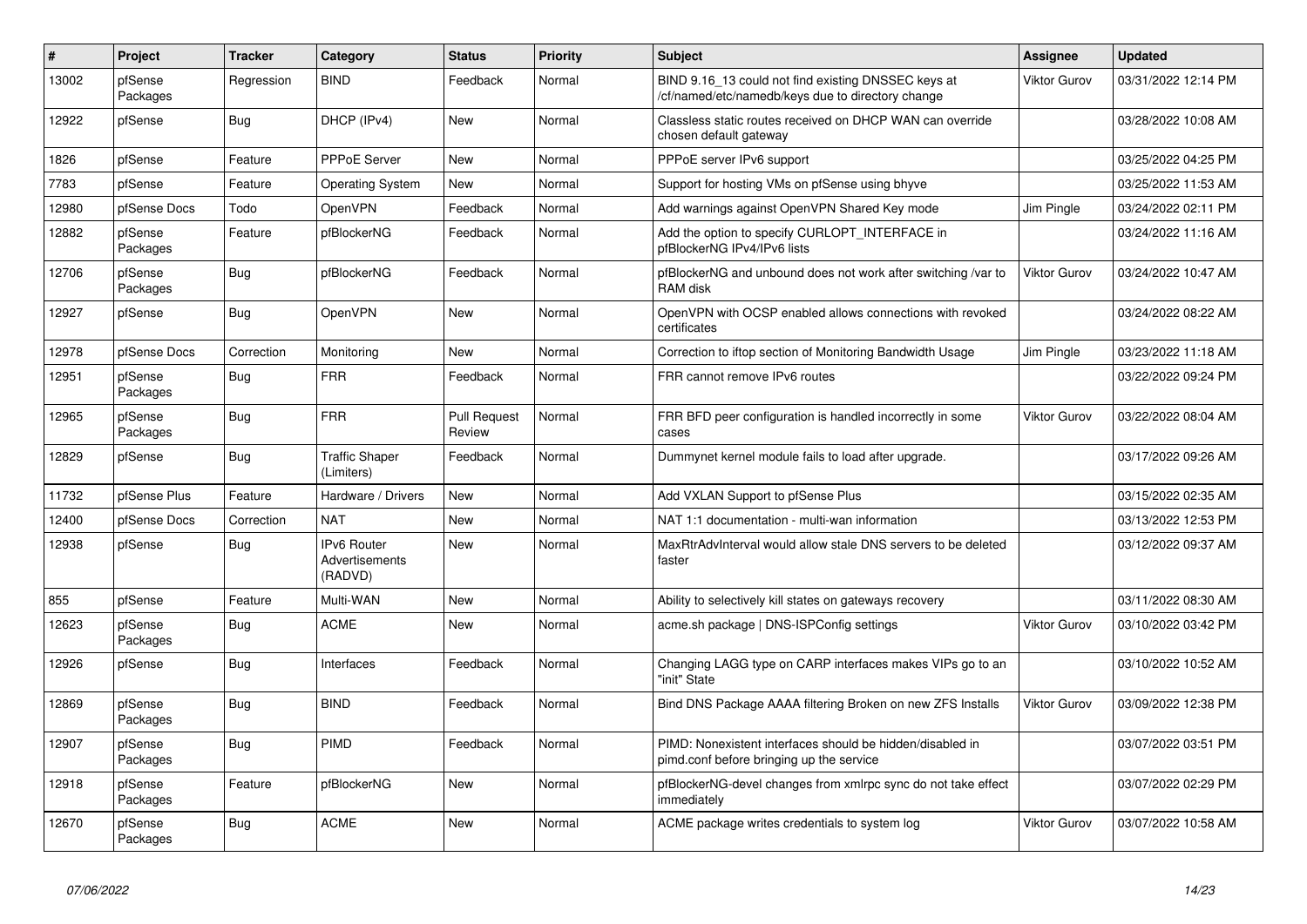| $\vert$ # | Project             | <b>Tracker</b> | Category                | <b>Status</b> | <b>Priority</b> | <b>Subject</b>                                                                                                                                                           | Assignee            | <b>Updated</b>      |
|-----------|---------------------|----------------|-------------------------|---------------|-----------------|--------------------------------------------------------------------------------------------------------------------------------------------------------------------------|---------------------|---------------------|
| 12909     | pfSense<br>Packages | Feature        | Suricata                | <b>New</b>    | Normal          | Convert Suricata GeoIP Lookup feature on ALERTS tab to use<br>local GeoIP2 database                                                                                      | <b>Viktor Gurov</b> | 03/07/2022 08:28 AM |
| 12905     | pfSense             | <b>Bug</b>     | Web Interface           | New           | Normal          | Add VLAN Re-assignment to Import Interface Mismatch Wizard                                                                                                               |                     | 03/07/2022 08:05 AM |
| 12903     | pfSense             | Feature        | Notifications           | New           | Normal          | alternative authentication methods for email notifications?                                                                                                              |                     | 03/07/2022 07:52 AM |
| 11827     | pfSense<br>Packages | Feature        | <b>ACME</b>             | <b>New</b>    | Normal          | Please include acme deploy folder/scripts                                                                                                                                |                     | 03/06/2022 04:31 AM |
| 12899     | pfSense<br>Packages | <b>Bug</b>     | Suricata                | New           | Normal          | Suricata doesn't honor Pass List                                                                                                                                         |                     | 03/04/2022 01:22 PM |
| 12865     | pfSense<br>Packages | Todo           | <b>RRD Summary</b>      | Feedback      | Normal          | <b>RRD Summary improvements</b>                                                                                                                                          | <b>Viktor Gurov</b> | 03/04/2022 12:20 PM |
| 5922      | pfSense             | Feature        | <b>SNMP</b>             | <b>New</b>    | Normal          | SNMP - enable SNMP v3 functionality                                                                                                                                      | <b>Viktor Gurov</b> | 03/02/2022 02:40 PM |
| 11879     | pfSense<br>Packages | Feature        | ACME                    | Feedback      | Normal          | Add support for SSL.com ACME server                                                                                                                                      | Jim Pingle          | 03/02/2022 02:03 PM |
| 12889     | pfSense<br>Packages | Feature        | <b>FRR</b>              | New           | Normal          | FRR GUI add set ipv6 next-hop global                                                                                                                                     |                     | 03/02/2022 06:10 AM |
| 12888     | pfSense             | <b>Bug</b>     | Rules / NAT             | <b>New</b>    | Normal          | pfSense sends un-NATed packets during OpenVPN startup                                                                                                                    |                     | 03/01/2022 03:13 PM |
| 12742     | pfSense<br>Packages | <b>Bug</b>     | FreeRADIUS              | Feedback      | Normal          | freeRADIUS virtual-server-default: modules dailycounter,<br>monthlycounter, noreset counter, expire on login in authorize<br>section prevent virtual server from loading |                     | 03/01/2022 12:45 PM |
| 4632      | pfSense             | Feature        | <b>Operating System</b> | <b>New</b>    | Normal          | Support for Multipath TCP (MPTCP)                                                                                                                                        | Jim Thompson        | 03/01/2022 05:39 AM |
| 12883     | pfSense Docs        | Todo           | <b>DNS</b>              | <b>New</b>    | Normal          | Feedback on Services - DNS Resolver - Host Overrides                                                                                                                     |                     | 02/28/2022 07:54 PM |
| 11778     | pfSense             | <b>Bug</b>     | OpenVPN                 | <b>New</b>    | Normal          | OpenVPN uses 100% CPU after experiencing packet loss                                                                                                                     |                     | 02/28/2022 07:38 AM |
| 12857     | pfSense             | Bug            | Gateways                | New           | Normal          | Firewall gateway goes away when making changes to Bridge0<br>device                                                                                                      |                     | 02/27/2022 11:20 AM |
| 12259     | pfSense             | <b>Bug</b>     | <b>Operating System</b> | <b>New</b>    | Normal          | Intel em NICs Suffering Performance Degradation on<br>FreeBSD12                                                                                                          |                     | 02/25/2022 09:28 PM |
| 12874     | pfSense             | Feature        | <b>OpenVPN</b>          | <b>New</b>    | Normal          | OpenVPN RADIUS Framed-Pool                                                                                                                                               |                     | 02/25/2022 02:24 PM |
| 12860     | pfSense<br>Packages | Feature        | New Package<br>Request  | New           | Normal          | add mmc-utils package to all images                                                                                                                                      |                     | 02/24/2022 07:18 AM |
| 12861     | pfSense Docs        | Correction     | Hardware                | <b>New</b>    | Normal          | pfSense hardware tuning guide references obsolete interface<br>loader variable & buffer limits                                                                           |                     | 02/23/2022 05:31 PM |
| 12859     | pfSense<br>Packages | Feature        | Zabbix                  | <b>New</b>    | Normal          | Add Zabbix 6.0 LTS (agent and proxy) packages                                                                                                                            |                     | 02/23/2022 07:11 AM |
| 12849     | pfSense             | <b>Bug</b>     | <b>Operating System</b> | New           | Normal          | pfsync kernel crash on reboot                                                                                                                                            | Mateusz Guzik       | 02/22/2022 02:02 PM |
| 12553     | pfSense             | Feature        | Backup / Restore        | New           | Normal          | Auto Config Backup: Allow selecting multiple backups for<br>deletion                                                                                                     |                     | 02/22/2022 04:27 AM |
| 12848     | pfSense             | Feature        | Dynamic DNS             | New           | Normal          | Evaluation of the DynDNS "Result Match" string                                                                                                                           |                     | 02/22/2022 02:01 AM |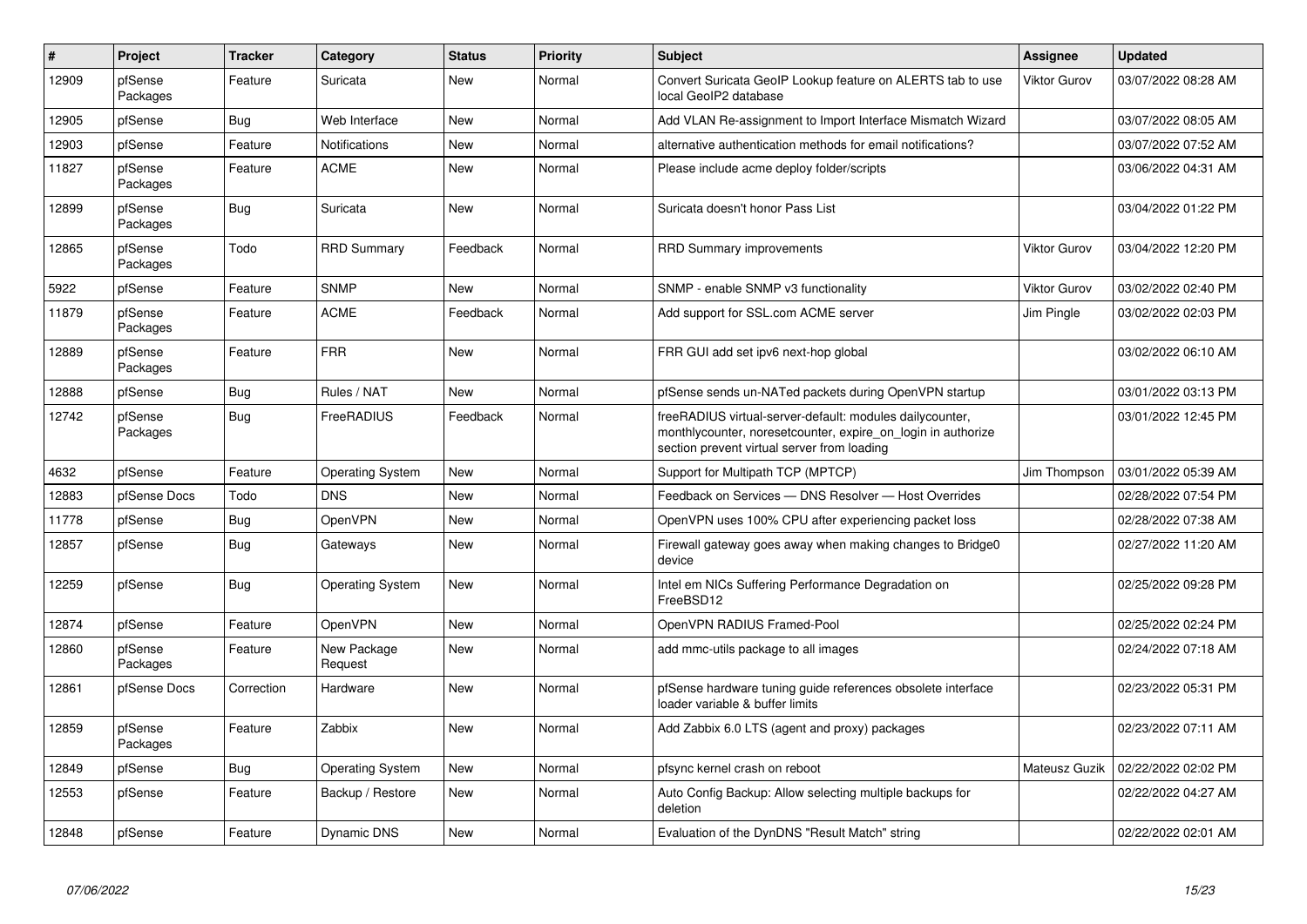| $\vert$ # | Project             | <b>Tracker</b>     | Category                 | <b>Status</b> | Priority | <b>Subject</b>                                                                                                | Assignee            | <b>Updated</b>      |
|-----------|---------------------|--------------------|--------------------------|---------------|----------|---------------------------------------------------------------------------------------------------------------|---------------------|---------------------|
| 12845     | pfSense<br>Packages | <b>Bug</b>         | softflowd                | New           | Normal   | softflowd wrong vlan tag                                                                                      |                     | 02/21/2022 10:40 AM |
| 12828     | pfSense             | Bug                | <b>Wireless</b>          | <b>New</b>    | Normal   | pfSense keeps crashing (Fatal trap 12: page fault while in kernel<br>mode)                                    |                     | 02/21/2022 07:55 AM |
| 12708     | pfSense             | <b>Bug</b>         | Aliases / Tables         | New           | Normal   | alias with non resolving DNS entry breaks underlying pf table                                                 |                     | 02/20/2022 06:13 PM |
| 12822     | pfSense<br>Packages | <b>Bug</b>         | pfBlockerNG              | <b>New</b>    | Normal   | IPv4 Source ASN format not working                                                                            |                     | 02/18/2022 10:47 AM |
| 12823     | pfSense             | Bug                | DHCP (IPv6)              | New           | Normal   | Multiple DHCP6 WAN connections PPPoE interface 'defached'<br>status                                           |                     | 02/18/2022 05:39 AM |
| 8882      | pfSense             | Bug                | Interfaces               | Incomplete    | Normal   | Interface assignments lost on reboot                                                                          |                     | 02/17/2022 02:24 PM |
| 12475     | pfSense<br>Packages | Bug                | OpenVPN Client<br>Export | Feedback      | Normal   | OpenVPN Client Export does not show certificate without private<br>key                                        | Jim Pingle          | 02/17/2022 08:24 AM |
| 12812     | pfSense<br>Packages | Feature            | arpwatch                 | <b>New</b>    | Normal   | Would it be helpful if the FreeBSD net-mgmt/arpwatch port had<br>an option to use mail/dma for mail delivery? |                     | 02/16/2022 06:09 PM |
| 12806     | pfSense<br>Packages | Todo               | node exporter            | New           | Normal   | Update node exporter to 1.3.1                                                                                 |                     | 02/15/2022 05:26 PM |
| 12797     | pfSense             | Bug                | UPnP/NAT-PMP             | <b>New</b>    | Normal   | UPnP+STUN forms invalid outbound NAT rules using the<br>external address discovered from STUN                 |                     | 02/15/2022 01:01 PM |
| 12683     | pfSense<br>Packages | Bug                | Snort                    | Feedback      | Normal   | snort get vpns list() does not include OpenVPN CSO                                                            | <b>Viktor Gurov</b> | 02/15/2022 10:47 AM |
| 11931     | pfSense<br>Packages | Feature            | <b>ACME</b>              | New           | Normal   | Add support for validating a domain's ownership via Google<br>Cloud Cloud DNS                                 |                     | 02/15/2022 03:18 AM |
| 9200      | pfSense<br>Packages | Todo               | <b>ACME</b>              | <b>New</b>    | Normal   | Add DNS support for Google domain to Acme manager                                                             | Jim Pingle          | 02/15/2022 03:16 AM |
| 11836     | pfSense<br>Packages | Bug                | <b>FRR</b>               | Assigned      | Normal   | FRR ACCEPTFILTER unstable                                                                                     | <b>Viktor Gurov</b> | 02/14/2022 07:20 AM |
| 12543     | pfSense             | Bug                | Web Interface            | Feedback      | Normal   | Deleteing a Outbound NAT rule gave me an empty rule and<br>displayed php error in UI.                         |                     | 02/14/2022 04:36 AM |
| 12791     | pfSense Docs        | <b>New Content</b> | Diagnostics              | New           | Normal   | Diagnostic Information for Support (pfSense)                                                                  |                     | 02/13/2022 08:49 PM |
| 12787     | pfSense Docs        | Todo               | <b>IPsec</b>             | <b>New</b>    | Normal   | Feedback on pfSense Configuration Recipes - Routing Internet<br>Traffic Through a Site-to-Site IPsec Tunnel   |                     | 02/11/2022 11:28 PM |
| 11036     | pfSense<br>Packages | Bug                | haproxy                  | <b>New</b>    | Normal   | <b>HAproxy ACL</b>                                                                                            |                     | 02/11/2022 11:27 AM |
| 8179      | pfSense             | <b>Bug</b>         | DHCP (IPv4)              | Feedback      | Normal   | Incorrect reverse DNS zone in DHCP server config for<br>non-octet-aligned subnet mask                         | Renato Botelho      | 02/09/2022 11:17 PM |
| 12329     | pfSense<br>Packages | Feature            | Avahi                    | New           | Normal   | Add optional floating firewall rules for IPv4 and IPv6                                                        |                     | 02/09/2022 04:43 PM |
| 8100      | pfSense             | Bug                | CARP                     | <b>New</b>    | Normal   | pfsync Initially Deletes States on Primary for Connections<br>Established through Secondary                   | Luiz Souza          | 02/08/2022 12:59 PM |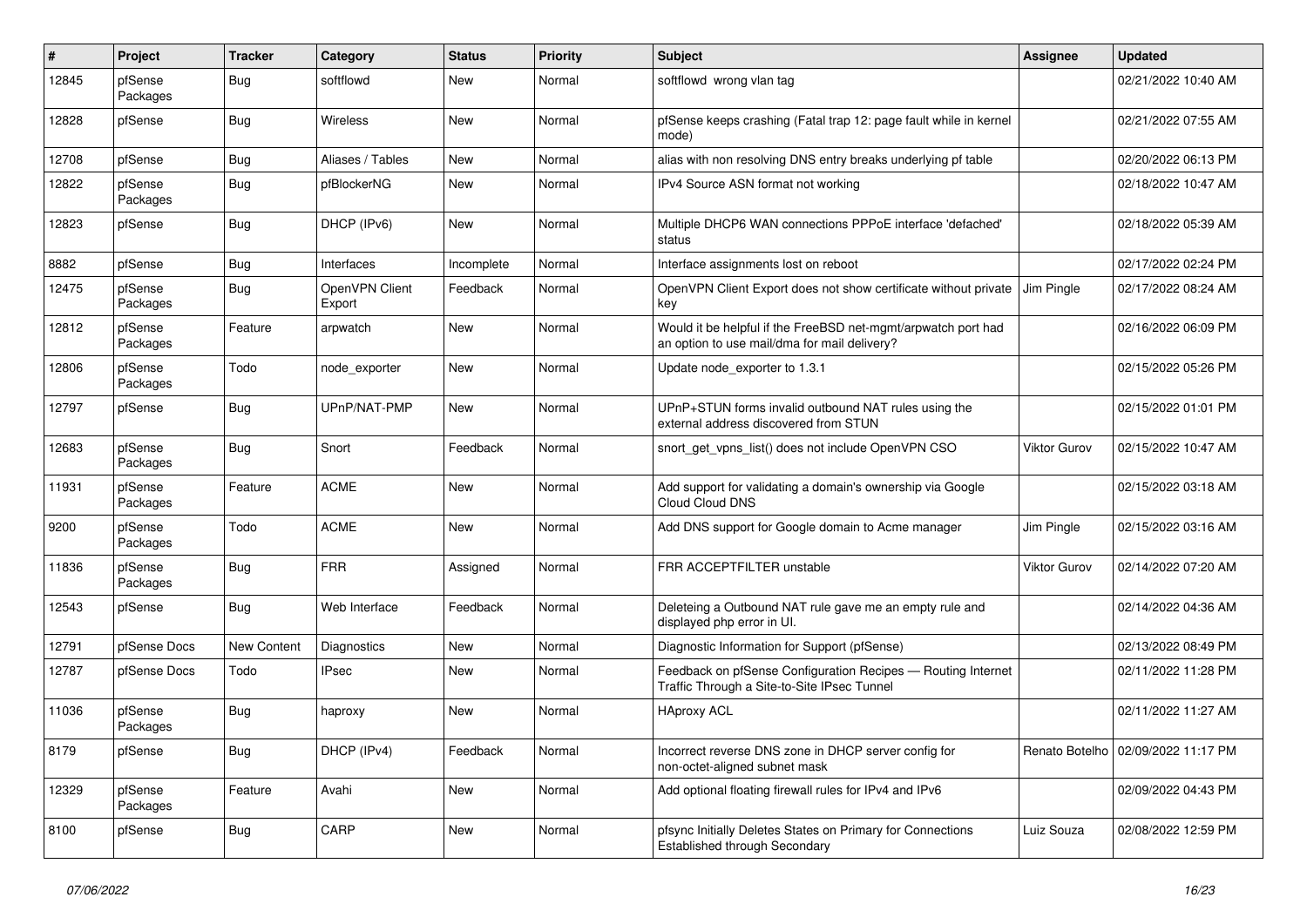| #     | Project             | <b>Tracker</b> | Category               | <b>Status</b>                 | <b>Priority</b> | <b>Subject</b>                                                                                                                                         | Assignee              | <b>Updated</b>      |
|-------|---------------------|----------------|------------------------|-------------------------------|-----------------|--------------------------------------------------------------------------------------------------------------------------------------------------------|-----------------------|---------------------|
| 6799  | pfSense             | Bug            | Rules / NAT            | <b>New</b>                    | Normal          | Using NOT (!) with interface subnet macros results unexpected<br>traffic passing when multiple subnets are included in the macro<br>(i.e. VIP subnets) |                       | 02/07/2022 02:18 PM |
| 12767 | pfSense<br>Packages | Bug            | Avahi                  | <b>New</b>                    | Normal          | `Package radavahi-daemon does does not exist in current<br>pfSense version and it has been removed" message on<br>pfSense 2.7 restore                  |                       | 02/07/2022 11:28 AM |
| 12762 | pfSense             | <b>Bug</b>     | <b>IPsec</b>           | <b>New</b>                    | Normal          | IPsec keep alive check ignores Child SA Start Action                                                                                                   | <b>Viktor Gurov</b>   | 02/07/2022 11:21 AM |
| 12764 | pfSense             | Bug            | Gateways               | <b>New</b>                    | Normal          | VTI gateway status is pending after assigning the VTI interface                                                                                        |                       | 02/07/2022 05:41 AM |
| 12243 | pfSense             | Todo           | Package System         | New                           | Normal          | Implement "`plugin_interfaces()`"                                                                                                                      |                       | 02/07/2022 03:50 AM |
| 12760 | pfSense<br>Packages | <b>Bug</b>     | <b>WireGuard</b>       | <b>New</b>                    | Normal          | Link-local addresses disallowed on Wireguard interfaces                                                                                                | Christian<br>McDonald | 02/07/2022 03:50 AM |
| 12751 | pfSense<br>Packages | Bug            | <b>FRR</b>             | <b>New</b>                    | Normal          | Improve FRR route restoration after gateway events                                                                                                     |                       | 02/06/2022 11:07 PM |
| 12351 | pfSense<br>Packages | Todo           | pfBlockerNG            | Feedback                      | Normal          | Remove non-functional feeds                                                                                                                            | <b>Viktor Gurov</b>   | 02/04/2022 02:29 PM |
| 12258 | pfSense<br>Packages | <b>Bug</b>     | <b>WireGuard</b>       | Feedback                      | Normal          | Copy key buttons only work in HTTPS mode                                                                                                               |                       | 02/03/2022 04:57 AM |
| 12748 | pfSense<br>Packages | Feature        | Suricata               | <b>New</b>                    | Normal          | Suricata blocked page timestamp breakout to it's own sortable<br>column                                                                                |                       | 02/01/2022 12:06 PM |
| 12656 | pfSense<br>Packages | Feature        | New Package<br>Request | <b>New</b>                    | Normal          | <b>NextDNS</b>                                                                                                                                         |                       | 01/31/2022 01:50 AM |
| 12740 | pfSense             | <b>Bug</b>     | FreeBSD                | Incomplete                    | Normal          | panic: esp input cb: Unexpected address family                                                                                                         |                       | 01/27/2022 01:19 PM |
| 12730 | pfSense             | <b>Bug</b>     | Captive Portal         | <b>New</b>                    | Normal          | RADIUS accounting does not work if WAN is down                                                                                                         |                       | 01/26/2022 05:13 AM |
| 9700  | pfSense<br>Packages | Feature        | Squid                  | Feedback                      | Normal          | Secure Squid HTTPS Proxy                                                                                                                               |                       | 01/25/2022 06:39 PM |
| 12717 | pfSense<br>Packages | Todo           | Squid                  | <b>New</b>                    | Normal          | Squid 5.x Branch                                                                                                                                       |                       | 01/25/2022 06:24 PM |
| 12726 | pfSense             | <b>Bug</b>     | Authentication         | <b>New</b>                    | Normal          | LDAP select container button auto populate                                                                                                             |                       | 01/25/2022 01:48 PM |
| 12705 | pfSense             | Bug            | <b>IPsec</b>           | Incomplete                    | Normal          | ECDSA certificate does not work for IPSec VPN phase 1                                                                                                  |                       | 01/24/2022 03:22 PM |
| 12720 | pfSense             | Bug            | Rules / NAT            | <b>Pull Request</b><br>Review | Normal          | Hide the "tag" field on non-floating tabs                                                                                                              | <b>Viktor Gurov</b>   | 01/24/2022 03:11 PM |
| 12281 | pfSense<br>Packages | Feature        | <b>Nut</b>             | <b>New</b>                    | Normal          | Add support for Telegram/Pushover notifications                                                                                                        | <b>Viktor Gurov</b>   | 01/24/2022 07:25 AM |
| 12715 | pfSense             | <b>Bug</b>     | Authentication         | New                           | Normal          | Long system startup time when LDAP is configured and<br>unavailable during startup.                                                                    | Christian<br>McDonald | 01/24/2022 05:50 AM |
| 12711 | pfSense<br>Packages | Feature        | Telegraf               | <b>New</b>                    | Normal          | Add InfluxDB V2 support                                                                                                                                |                       | 01/21/2022 02:54 AM |
| 7352  | pfSense             | Bug            | Routing                | <b>New</b>                    | Normal          | pfSense IPv6 static route is dumped after a WAN flap                                                                                                   |                       | 01/20/2022 09:35 AM |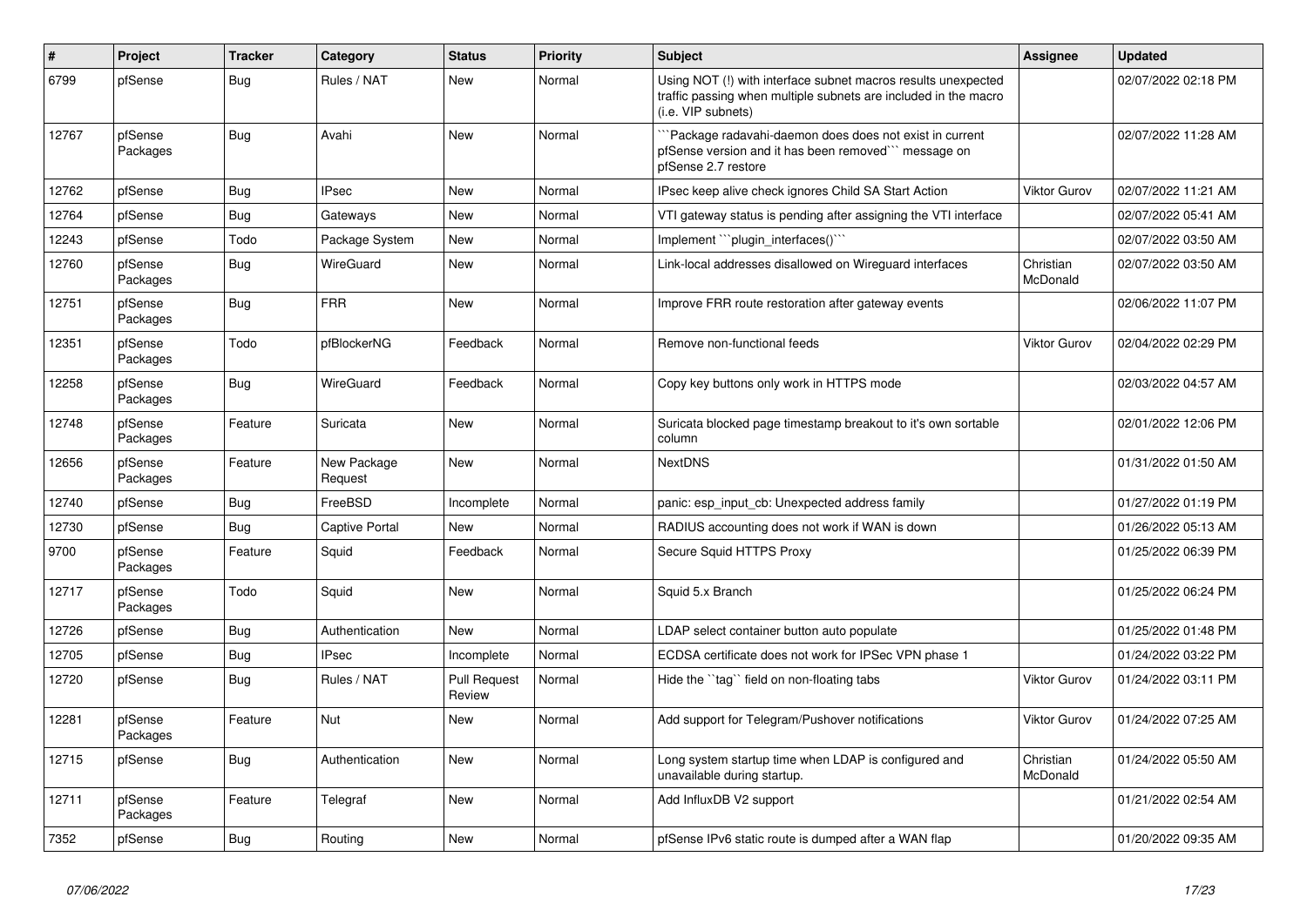| $\sharp$ | Project             | <b>Tracker</b> | Category                        | <b>Status</b> | <b>Priority</b> | Subject                                                                                                         | Assignee      | <b>Updated</b>      |
|----------|---------------------|----------------|---------------------------------|---------------|-----------------|-----------------------------------------------------------------------------------------------------------------|---------------|---------------------|
| 9500     | pfSense<br>Packages | <b>Bug</b>     | haproxy                         | New           | Normal          | HAproxy does not delete non-applicable action config                                                            |               | 01/18/2022 06:28 AM |
| 12382    | pfSense             | Regression     | OpenVPN                         | New           | Normal          | Certificate Depth checking creates OpenVPN micro-outages<br>every time a user authenticates after 2.5.2 upgrade |               | 01/17/2022 04:17 AM |
| 12659    | pfSense Docs        | Todo           | Hardware                        | New           | Normal          | Feedback on Hardware - Hardware Tuning and<br>Troubleshooting - Flow Control for ix                             |               | 01/16/2022 10:22 AM |
| 6926     | pfSense             | Bug            | UPnP/NAT-PMP                    | New           | Normal          | Miniupnp advertising expired IPv6 address                                                                       |               | 01/15/2022 08:29 PM |
| 10843    | pfSense             | Feature        | Authentication                  | New           | Normal          | Allow user manager settings to specify multiple authentication<br>servers                                       |               | 01/13/2022 07:22 AM |
| 12679    | pfSense             | Feature        | Interfaces                      | New           | Normal          | Remind user to update DHCPv6 range when changing interface<br>IPv6 prefix                                       |               | 01/12/2022 07:36 AM |
| 12676    | pfSense             | Feature        | Rules / NAT                     | New           | Normal          | Add the Tagged option on the Port Forward rules edit page                                                       |               | 01/11/2022 05:52 AM |
| 1849     | pfSense             | <b>Bug</b>     | <b>Traffic Shaper</b><br>(ALTQ) | New           | Normal          | Traffic shaper - By Queue view needs to show/use friendly<br>inerface names                                     |               | 01/10/2022 08:10 AM |
| 5253     | pfSense             | <b>Bug</b>     | <b>PPP</b> Interfaces           | New           | Normal          | 3gstats.php 100% CPU                                                                                            |               | 01/08/2022 05:02 PM |
| 12260    | pfSense<br>Packages | <b>Bug</b>     | ntop                            | <b>New</b>    | Normal          | Update popup and version missmatch?                                                                             |               | 01/08/2022 05:53 AM |
| 12665    | pfSense             | Feature        | Rules / NAT                     | New           | Normal          | Ability to add custom pf rules from the GUI                                                                     |               | 01/07/2022 09:30 AM |
| 12667    | pfSense<br>Packages | Bug            | WireGuard                       | New           | Normal          | Firewall Crashed After Upgrading Wireguard                                                                      |               | 01/07/2022 09:18 AM |
| 4242     | pfSense             | Feature        | Authentication                  | New           | Normal          | Two Factor or OTP Authentication for Admin Interface                                                            |               | 01/04/2022 12:07 PM |
| 7626     | pfSense             | Feature        | Interfaces                      | New           | Normal          | Add IPoE support for WAN                                                                                        |               | 01/01/2022 12:31 AM |
| 8516     | pfSense<br>Packages | Bug            | FreeRADIUS                      | New           | Normal          | FreeRADIUS requires settings re-saved after pfSense upgrade                                                     | Jim Pingle    | 12/31/2021 05:58 PM |
| 8113     | pfSense             | Bug            | Interfaces                      | <b>New</b>    | Normal          | MTU setting on bridge, openvpn clients ignored                                                                  |               | 12/31/2021 05:55 PM |
| 7400     | pfSense             | <b>Bug</b>     | <b>Traffic Graphs</b>           | Assigned      | Normal          | Traffic Graphs show bad data on 2.3.3 1                                                                         | Jared Dillard | 12/31/2021 05:47 PM |
| 6993     | pfSense             | <b>Bug</b>     | OpenVPN                         | New           | Normal          | OpenVPN status error during CARP state transition                                                               | James Webb    | 12/31/2021 05:44 PM |
| 7113     | pfSense             | <b>Bug</b>     | Dashboard                       | New           | Normal          | Interface name in Traffic Graphs                                                                                |               | 12/31/2021 05:40 PM |
| 4345     | pfSense             | <b>Bug</b>     | <b>Operating System</b>         | Confirmed     | Normal          | Traffic Shaping doesn't work with Xen netfront driver                                                           |               | 12/31/2021 05:30 PM |
| 5629     | pfSense             | <b>Bug</b>     | IPsec                           | New           | Normal          | Allow for IPsec configuration using certs without a CA                                                          |               | 12/31/2021 05:21 PM |
| 11130    | pfSense<br>Packages | Feature        | FRR                             | Feedback      | Normal          | FRR RIP support                                                                                                 | Jim Pingle    | 12/31/2021 04:19 PM |
| 12423    | pfSense<br>Packages | <b>Bug</b>     | pfBlockerNG                     | Feedback      | Normal          | Dashboard shows "SQLite database missing, Force Reload<br>DNSBL to recover!"                                    |               | 12/31/2021 01:06 PM |
| 12655    | pfSense<br>Packages | <b>Bug</b>     | Telegraf                        | New           | Normal          | telegraf, wireguard plugin failing                                                                              |               | 12/30/2021 05:51 PM |
| 12414    | pfSense<br>Packages | <b>Bug</b>     | pfBlockerNG                     | Feedback      | Normal          | DNSBL SafeSearch page displays input validation error if DoH /<br>DoT blocking is not enabled                   |               | 12/30/2021 02:49 PM |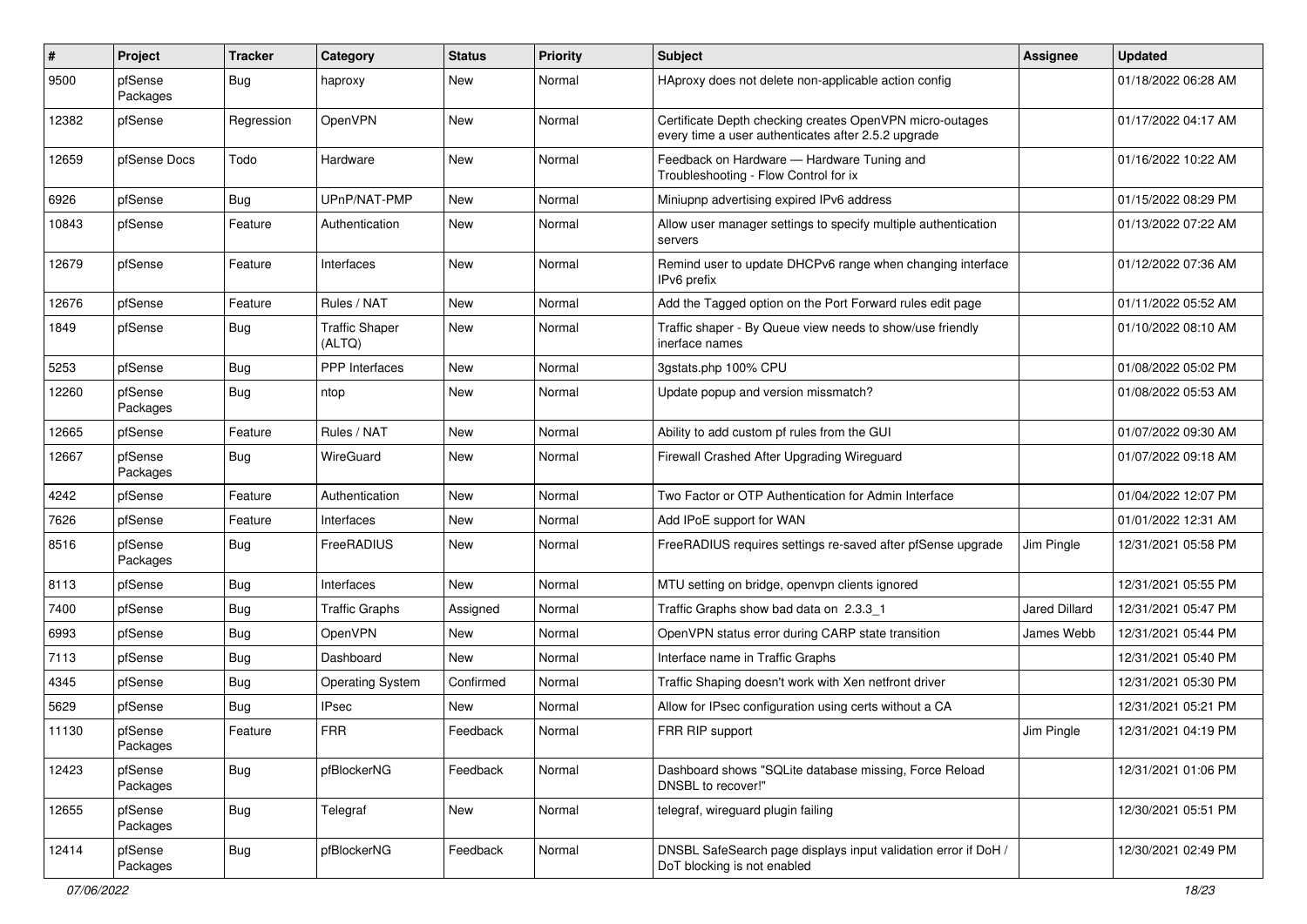| #     | Project             | <b>Tracker</b> | Category            | <b>Status</b> | <b>Priority</b> | <b>Subject</b>                                                                                                                   | <b>Assignee</b>       | <b>Updated</b>      |
|-------|---------------------|----------------|---------------------|---------------|-----------------|----------------------------------------------------------------------------------------------------------------------------------|-----------------------|---------------------|
| 12206 | pfSense<br>Packages | Bug            | NET-SNMP            | Feedback      | Normal          | Certificate Manager page doesn't show Net-SNMP used<br>certificates                                                              | Viktor Gurov          | 12/30/2021 09:40 AM |
| 12653 | pfSense<br>Packages | Regression     | <b>FRR</b>          | Feedback      | Normal          | RIP related startup error                                                                                                        | Viktor Gurov          | 12/30/2021 08:37 AM |
| 6289  | pfSense             | Bug            | Interfaces          | <b>New</b>    | Normal          | IPv6 address not given to track6 interfaces on create                                                                            |                       | 12/30/2021 04:17 AM |
| 11872 | pfSense             | <b>Bug</b>     | Interfaces          | New           | Normal          | gif interfaces reporting incorrect traffic counters                                                                              |                       | 12/30/2021 04:00 AM |
| 11759 | pfSense             | Bug            | Dashboard           | New           | Normal          | Traffic graphs on dashboard double upload on pppoe links                                                                         |                       | 12/30/2021 04:00 AM |
| 12643 | pfSense<br>Packages | Regression     | Suricata            | Feedback      | Normal          | Rule categories are cleared after clicking the save button on the<br>Global Settings page                                        |                       | 12/30/2021 03:44 AM |
| 12648 | pfSense             | Bug            | Captive Portal      | New           | Normal          | Undocumented variables 'listenporthttp' and 'listenporthttps'                                                                    |                       | 12/28/2021 10:44 AM |
| 6651  | pfSense<br>Packages | Feature        | <b>FRR</b>          | Feedback      | Normal          | Loopback interfaces                                                                                                              | Christian<br>McDonald | 12/25/2021 02:42 PM |
| 12513 | pfSense<br>Packages | Feature        | WireGuard           | New           | Normal          | WireGuard Utilization Status (Beyond Active Connection)                                                                          | Christian<br>McDonald | 12/22/2021 08:40 PM |
| 12473 | pfSense             | Feature        | <b>IPsec</b>        | New           | Normal          | Allow user adjustment of IPsec Keep Alive periodic checks                                                                        |                       | 12/22/2021 05:59 AM |
| 12215 | pfSense             | Regression     | OpenVPN             | Feedback      | Normal          | OpenVPN does not resync when running on a gateway group                                                                          |                       | 12/22/2021 05:49 AM |
| 12625 | pfSense             | Feature        | Logging             | New           | Normal          | Granular logging options for default firewall rules.                                                                             |                       | 12/21/2021 06:39 PM |
| 8827  | pfSense<br>Packages | Bug            | squidguard          | New           | Normal          | Squidguard: ACL redirect modes 'redirect' and 'err page' send<br>unresolvable URLs to the client.                                | Viktor Gurov          | 12/21/2021 05:49 AM |
| 11738 | pfSense<br>Packages | Regression     | squidquard          | Feedback      | Normal          | SquidGuard 1.16.18_17 Not Filtering Blacklist No-Transparent<br>Mode                                                             | Viktor Gurov          | 12/21/2021 05:48 AM |
| 11960 | pfSense             | Bug            | Gateway Monitoring  | Feedback      | Normal          | Gateway Monitoring Traffic Goes Out Default Gateway                                                                              |                       | 12/20/2021 05:43 AM |
| 7152  | pfSense             | <b>Bug</b>     | <b>DNS Resolver</b> | New           | Normal          | Unbound / DNS Resolver issue if "Register DHCP static<br>mappings in the DNS Resolver" set before wildcard DNS custom<br>options |                       | 12/18/2021 04:59 PM |
| 5849  | pfSense             | Bug            | CARP                | New           | Normal          | Routing fail on CARP IPsec                                                                                                       |                       | 12/18/2021 04:41 PM |
| 7235  | pfSense             | Bug            | <b>IPsec</b>        | New           | Normal          | 4860 has not got significant IPsec performance rising with<br>enabled HW acceleration                                            | Luiz Souza            | 12/18/2021 04:32 PM |
| 12581 | pfSense             | Regression     | DHCP (IPv6)         | New           | Normal          | CARP IPv6 assigned address does not get advertised to<br>endpoints with RADV                                                     |                       | 12/16/2021 02:34 PM |
| 12602 | pfSense             | Feature        | Dynamic DNS         | New           | Normal          | DHCPv6 should allow DDNS Client updates for hosts                                                                                |                       | 12/15/2021 11:00 AM |
| 12600 | pfSense             | Feature        | Aliases / Tables    | New           | Normal          | allow custom mask for a network alias created from a FQDN                                                                        |                       | 12/15/2021 10:50 AM |
| 11054 | pfSense<br>Packages | <b>Bug</b>     | FreeRADIUS          | Assigned      | Normal          | Check Client Certificate CN not working as described                                                                             | <b>Viktor Gurov</b>   | 12/14/2021 07:22 AM |
| 3796  | pfSense             | <b>Bug</b>     | Diagnostics         | Confirmed     | Normal          | States summary fails and is very slow with large state tables                                                                    |                       | 12/11/2021 08:03 PM |
| 4604  | pfSense             | <b>Bug</b>     | <b>NTPD</b>         | New           | Normal          | NTP time server entries may or may not work, depending upon<br>interfaces selected when configuring NTP service                  |                       | 12/11/2021 07:59 PM |
| 1667  | pfSense             | Bug            | L <sub>2</sub> TP   | New           | Normal          | L2TP server does not respond properly from a CARP VIP                                                                            |                       | 12/11/2021 07:43 PM |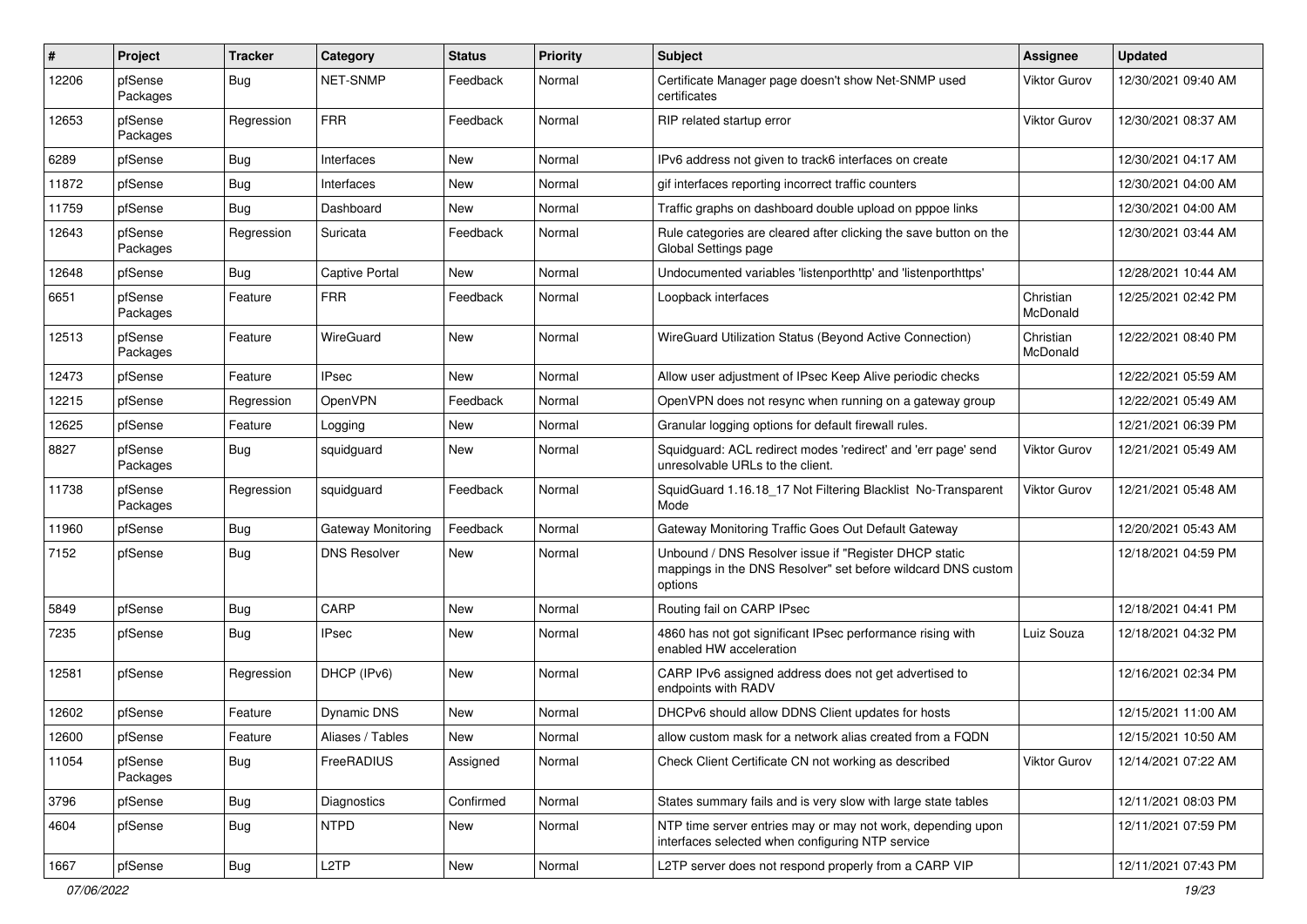| #     | Project             | <b>Tracker</b> | Category                    | <b>Status</b>                 | <b>Priority</b> | Subject                                                                                                                   | <b>Assignee</b>       | <b>Updated</b>      |
|-------|---------------------|----------------|-----------------------------|-------------------------------|-----------------|---------------------------------------------------------------------------------------------------------------------------|-----------------------|---------------------|
| 12091 | pfSense             | Feature        | Authentication              | New                           | Normal          | RFE: Add support for sssd authentication                                                                                  |                       | 12/10/2021 04:55 PM |
| 12552 | pfSense             | <b>Bug</b>     | OpenVPN                     | New                           | Normal          | "Pull DNS" option within OpenVPN client does not cause<br>pfSense to use DNS servers assigned by remote OpenVPN<br>server |                       | 12/08/2021 08:45 AM |
| 12573 | pfSense<br>Packages | Feature        | New Package<br>Request      | New                           | Normal          | Dashboard widget with external connection map                                                                             | aleksei<br>prokofiev  | 12/07/2021 07:38 AM |
| 12570 | pfSense Docs        | Correction     | General                     | New                           | Normal          | Active appliance list missing 6100                                                                                        |                       | 12/06/2021 11:41 AM |
| 12565 | pfSense Docs        | New Content    | OpenVPN                     | <b>New</b>                    | Normal          | Document new "Duplicate Connection Limit" option on<br>OpenVPN server instances                                           | Jim Pingle            | 12/06/2021 08:07 AM |
| 12563 | pfSense             | Bug            | OpenVPN                     | New                           | Normal          | OpenVPN server doesn't support Framed-IPv6-Address<br><b>RADIUS attribute</b>                                             |                       | 12/03/2021 11:19 AM |
| 9370  | pfSense Docs        | Correction     | General                     | In Progress                   | Normal          | Update old screenshots                                                                                                    | Jim Pingle            | 12/03/2021 09:55 AM |
| 12547 | pfSense             | <b>Bug</b>     | <b>Operating System</b>     | Feedback                      | Normal          | unsheduled system reboot/crash                                                                                            | Mateusz Guzik         | 12/01/2021 01:20 PM |
| 12506 | pfSense<br>Packages | Bug            | Suricata                    | Feedback                      | Normal          | Only selected instance is restarted on suppress list change                                                               | <b>Viktor Gurov</b>   | 12/01/2021 04:43 AM |
| 11182 | pfSense<br>Packages | <b>Bug</b>     | <b>NRPE</b>                 | <b>New</b>                    | Normal          | NRPE in HA syncs the bind IP                                                                                              |                       | 12/01/2021 02:15 AM |
| 10462 | pfSense<br>Packages | Feature        | LCDProc                     | <b>Pull Request</b><br>Review | Normal          | CPU Temp Screen                                                                                                           |                       | 11/29/2021 08:28 AM |
| 12542 | pfSense             | Bug            | <b>Virtual IP Addresses</b> | New                           | Normal          | Cannot assign a same IPv6 Link-Local address to different<br>interfaces                                                   |                       | 11/25/2021 01:41 AM |
| 11210 | pfSense<br>Packages | Feature        | Suricata                    | Feedback                      | Normal          | 3rd party rulesets                                                                                                        | Viktor Gurov          | 11/24/2021 04:21 AM |
| 10404 | pfSense             | Feature        | <b>NTPD</b>                 | <b>New</b>                    | Normal          | Consider using chrony for NTP services                                                                                    |                       | 11/23/2021 06:59 PM |
| 7096  | pfSense             | Bug            | <b>DNS Resolver</b>         | Feedback                      | Normal          | Unbound fails to start on boot if specific network devices are<br>configured in the "Network Interfaces"                  |                       | 11/22/2021 08:59 AM |
| 12538 | pfSense<br>Packages | <b>Bug</b>     | PIMD                        | <b>New</b>                    | Normal          | PIMD sub-interface bug                                                                                                    |                       | 11/20/2021 09:44 PM |
| 4128  | pfSense             | Feature        | Notifications               | New                           | Normal          | Email notification webgui configuration                                                                                   |                       | 11/18/2021 12:48 PM |
| 12526 | pfSense<br>Packages | Feature        | WireGuard                   | <b>New</b>                    | Normal          | <b>WireGuard Widget</b>                                                                                                   | Christian<br>McDonald | 11/17/2021 07:15 AM |
| 12525 | pfSense<br>Packages | Feature        | WireGuard                   | New                           | Normal          | WireGuard Tunnel restore configuration                                                                                    | Christian<br>McDonald | 11/17/2021 07:15 AM |
| 12249 | pfSense             | Bug            | Backup / Restore            | New                           | Normal          | HAProxy causing failed ACB backups                                                                                        |                       | 11/15/2021 11:58 PM |
| 4688  | pfSense             | Feature        | <b>IPsec</b>                | New                           | Normal          | Missing TFC Traffic Flow Confidentiality support                                                                          |                       | 11/15/2021 12:27 PM |
| 12519 | pfSense             | <b>Bug</b>     | Authentication              | New                           | Normal          | Fail authentication using special character in password via the<br>LDAP connector                                         |                       | 11/12/2021 07:39 AM |
| 11525 | pfSense<br>Packages | <b>Bug</b>     | Suricata                    | New                           | Normal          | pfsense 2.5.0 release version for vlan issue to suricata                                                                  |                       | 11/11/2021 08:16 AM |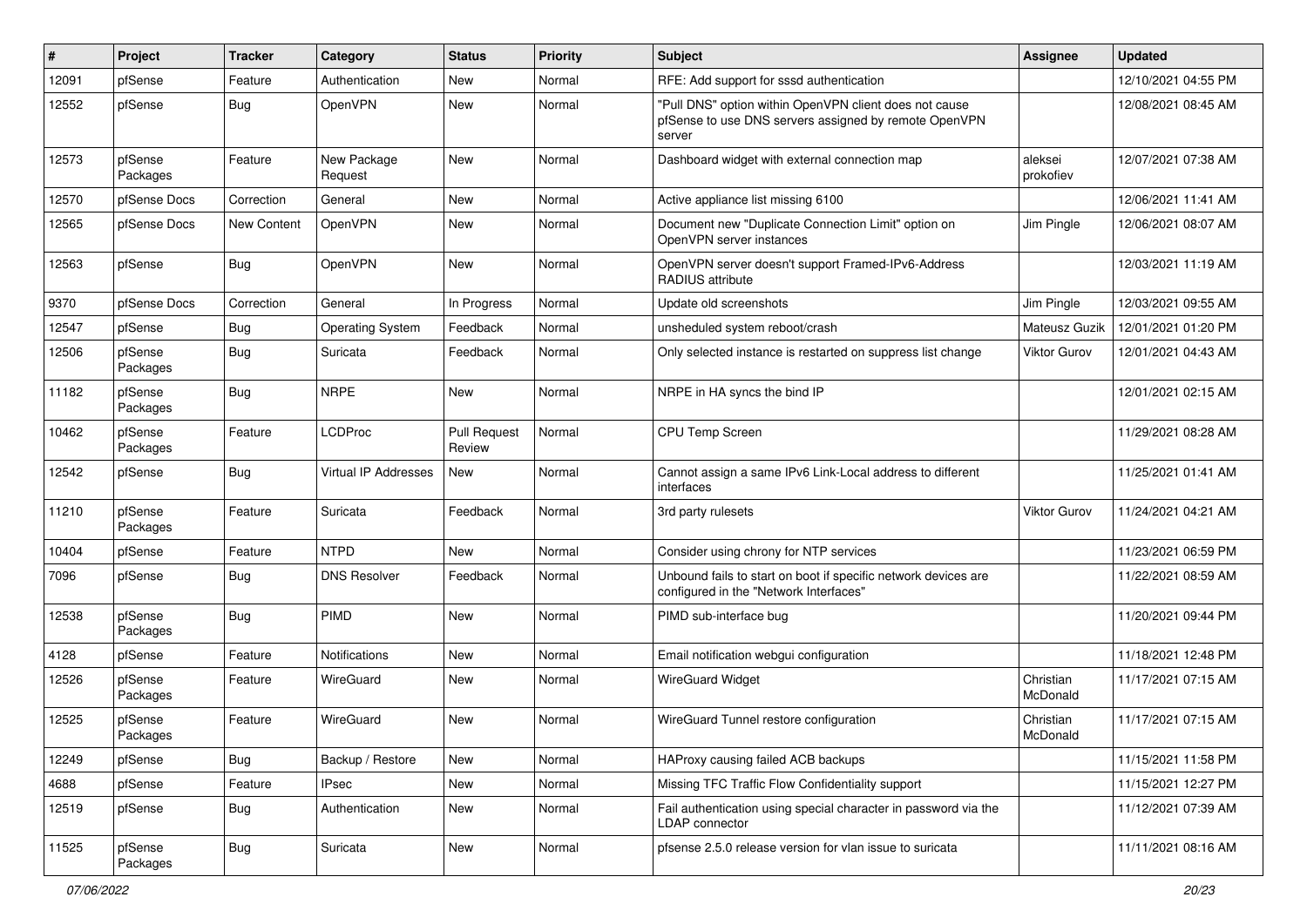| $\vert$ # | Project             | <b>Tracker</b> | Category                 | <b>Status</b>                 | Priority | <b>Subject</b>                                                                                                                      | Assignee           | <b>Updated</b>      |
|-----------|---------------------|----------------|--------------------------|-------------------------------|----------|-------------------------------------------------------------------------------------------------------------------------------------|--------------------|---------------------|
| 12507     | pfSense<br>Packages | Bug            | softflowd                | <b>Pull Request</b><br>Review | Normal   | Add support for bi-directional flows in softflowd                                                                                   |                    | 11/11/2021 03:53 AM |
| 12509     | pfSense             | <b>Bug</b>     | OpenVPN                  | New                           | Normal   | Deffered authentication does not work with auth-gen-token<br>external-auth or pusk "auth-token"                                     |                    | 11/08/2021 04:01 AM |
| 12508     | pfSense             | Bug            | <b>DHCP Relay</b>        | New                           | Normal   | <b>DHCP Relay over VPN</b>                                                                                                          |                    | 11/06/2021 11:25 AM |
| 12504     | pfSense             | Bug            | Interfaces               | New                           | Normal   | BCM57412 NetXtreme-E 10Gb RDMA Ethernet controller issue                                                                            |                    | 11/05/2021 04:51 AM |
| 12502     | pfSense<br>Packages | Feature        | syslog-ng                | New                           | Normal   | Syslog-ng Configuration Library (scl) missing                                                                                       |                    | 11/02/2021 06:06 PM |
| 12495     | pfSense             | Feature        | Dynamic DNS              | <b>Pull Request</b><br>Review | Normal   | DynDNS: add deSEC IPv4&v6 simultaneos update                                                                                        | Lukas Wiest        | 11/01/2021 08:53 AM |
| 12494     | pfSense             | Feature        | Dynamic DNS              | <b>Pull Request</b><br>Review | Normal   | DynDNS: make simultaneous update of IP and LegacyIP<br>possible                                                                     | <b>Lukas Wiest</b> | 11/01/2021 08:52 AM |
| 12491     | pfSense<br>Packages | Feature        | squidguard               | New                           | Normal   | squidguard: allow multiple regex                                                                                                    |                    | 10/28/2021 03:30 PM |
| 8013      | pfSense             | <b>Bug</b>     | <b>IPsec</b>             | <b>New</b>                    | Normal   | IPsec MSS clamping value shared for IPv4 and IPv6                                                                                   | Luiz Souza         | 10/28/2021 01:37 PM |
| 11429     | pfSense             | <b>Bug</b>     | Web Interface            | New                           | Normal   | System Log / Settings form activates "Reset Log Files" button on<br>enter                                                           |                    | 10/28/2021 01:35 PM |
| 12357     | pfSense             | <b>Bug</b>     | <b>Captive Portal</b>    | <b>New</b>                    | Normal   | Captive Portal popup Logout button loads full login page in<br>popup when clicked                                                   |                    | 10/27/2021 12:10 PM |
| 12483     | pfSense             | <b>Bug</b>     | Configuration<br>Backend | <b>New</b>                    | Normal   | GUI creates inconsistent config.xml                                                                                                 |                    | 10/23/2021 06:48 AM |
| 12436     | pfSense             | <b>Bug</b>     | <b>PPPoE Server</b>      | <b>New</b>                    | Normal   | Pppoe server config gui does not allow setting of chap<br>authentication, and sets the network start address for allocation<br>to 0 |                    | 10/21/2021 08:15 AM |
| 9344      | pfSense             | <b>Bug</b>     | Translations             | <b>New</b>                    | Normal   | OpenVPN click NCP Algorithms will always go to DH<br>Parameters website(in Chinese-Taiwan)                                          |                    | 10/21/2021 03:48 AM |
| 11163     | pfSense<br>Packages | Feature        | <b>ACME</b>              | <b>Pull Request</b><br>Review | Normal   | Preferred Chain option                                                                                                              |                    | 10/18/2021 09:10 AM |
| 12467     | pfSense             | Bug            | Captive Portal           | <b>New</b>                    | Normal   | CP error on client disconnect after reboot                                                                                          |                    | 10/17/2021 05:35 AM |
| 12465     | pfSense<br>Packages | Feature        | haproxy                  | New                           | Normal   | Add forwardfor advanced usecases                                                                                                    |                    | 10/16/2021 07:35 PM |
| 11592     | pfSense<br>Packages | <b>Bug</b>     | node exporter            | New                           | Normal   | Node exporter can not read system statistics                                                                                        |                    | 10/15/2021 09:37 PM |
| 9617      | pfSense             | Feature        | <b>PPP</b> Interfaces    | <b>New</b>                    | Normal   | PPPoE Static IP Configuration in GUI                                                                                                |                    | 10/15/2021 08:52 PM |
| 12461     | pfSense Docs        | Todo           | Hardware                 | New                           | Normal   | Improve macOS Serial Command Instructions                                                                                           |                    | 10/15/2021 03:47 PM |
| 12459     | pfSense             | Todo           | Virtual IP Addresses     | New                           | Normal   | Add IP Alias subnet input validation                                                                                                |                    | 10/15/2021 09:35 AM |
| 12458     | pfSense             | Feature        | Authentication           | New                           | Normal   | Use "unixHomeDirectory" instead of "homeDirectory" when<br>LDAP authentication server is Active Directory                           |                    | 10/15/2021 08:18 AM |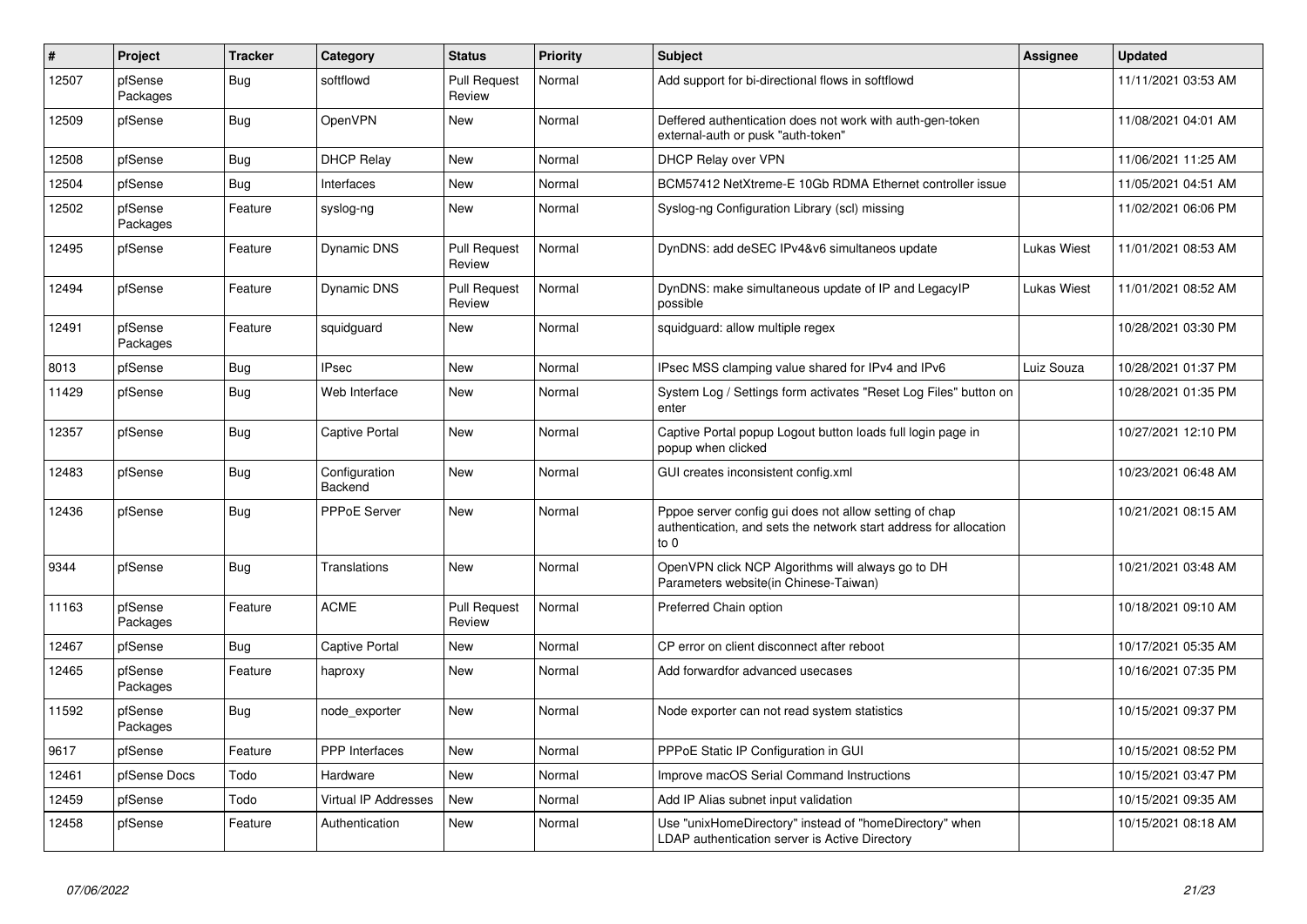| #     | Project             | <b>Tracker</b> | Category                 | <b>Status</b> | <b>Priority</b> | Subject                                                                                    | <b>Assignee</b>     | <b>Updated</b>      |
|-------|---------------------|----------------|--------------------------|---------------|-----------------|--------------------------------------------------------------------------------------------|---------------------|---------------------|
| 9798  | pfSense<br>Packages | Feature        | pfBlockerNG              | New           | Normal          | add ipv4 and ipv6 dnscrypt-resolvers feeds                                                 |                     | 10/14/2021 09:48 AM |
| 12451 | pfSense             | Bug            | Virtual IP Addresses     | <b>New</b>    | Normal          | deleteVIP() does not check RFC2136 Update Source                                           |                     | 10/13/2021 10:06 AM |
| 12444 | pfSense<br>Packages | <b>Bug</b>     | ntop                     | New           | Normal          | ntopng throws errors when viewing single host                                              |                     | 10/11/2021 12:39 PM |
| 12126 | pfSense<br>Packages | Bug            | FreeRADIUS               | New           | Normal          | freeradius3 0.15.7 31                                                                      |                     | 10/11/2021 08:21 AM |
| 12101 | pfSense<br>Packages | Bug            | arpwatch                 | Assigned      | Normal          | ArpWatch Suppression Mac for "flip-flop" not suppressing                                   | Viktor Gurov        | 10/09/2021 07:19 PM |
| 9633  | pfSense             | Feature        | PPPoE Server             | New           | Normal          | PPPoE/L2TP Server Status Page                                                              |                     | 10/09/2021 12:05 PM |
| 11430 | pfSense             | <b>Bug</b>     | Interfaces               | New           | Normal          | PHP console spam after Assigning Interfaces                                                |                     | 10/09/2021 10:37 AM |
| 12162 | pfSense Docs        | Todo           | Products                 | New           | Normal          | Add "usb reset" as possible solution for non-booting flash drives<br>on the SG-1100        |                     | 10/07/2021 02:19 PM |
| 11871 | pfSense Docs        | Correction     | Products                 | New           | Normal          | SG-2100 must be manually power cycled after installation                                   |                     | 10/07/2021 02:19 PM |
| 1620  | pfSense<br>Packages | <b>Bug</b>     | Squid                    | New           | Normal          | Can't use transparent proxy when using bridge.                                             |                     | 10/07/2021 04:19 AM |
| 12427 | pfSense<br>Packages | Todo           | haproxy                  | New           | Normal          | ha-proxy: action order in the GUI is not keeped in the resulting<br>ha-proxy configuration |                     | 10/06/2021 07:02 AM |
| 10739 | pfSense<br>Packages | Feature        | haproxy                  | Feedback      | Normal          | Update HAproxy-devel package to 2.2 and HAproxy to 2.0                                     | <b>Viktor Gurov</b> | 10/03/2021 03:53 PM |
| 12188 | pfSense<br>Packages | Bug            | OpenVPN Client<br>Export | New           | Normal          | client export breaks multi remote configurations                                           |                     | 10/02/2021 05:58 PM |
| 12421 | pfSense             | Bug            | Rules / NAT              | <b>New</b>    | Normal          | IPV6 limiter bug                                                                           |                     | 10/02/2021 08:44 AM |
| 12033 | pfSense<br>Packages | <b>Bug</b>     | pfBlockerNG              | New           | Normal          | maxmindb and _sqlite3 modules not found                                                    |                     | 10/01/2021 04:42 AM |
| 12411 | pfSense Docs        | Todo           | <b>High Availability</b> | New           | Normal          | Feedback on High Availability - pfSense XML-RPC Config<br><b>Sync Overview</b>             |                     | 09/29/2021 10:39 AM |
| 12402 | pfSense Docs        | Todo           | Configuration            | New           | Normal          | Feedback on Configuration - Advanced Configuration Options<br>- Notifications              |                     | 09/24/2021 12:46 AM |
| 12401 | pfSense             | <b>Bug</b>     | <b>Traffic Graphs</b>    | New           | Normal          | Traffic graphs with untagged and tagged VLAN on same<br>interface                          |                     | 09/23/2021 09:18 PM |
| 12395 | pfSense Docs        | Todo           | Packages                 | New           | Normal          | Feedback on Packages - FRR Package - Border Gateway<br>Protocol - BGP Required Information |                     | 09/21/2021 04:32 PM |
| 11961 | pfSense<br>Packages | <b>Bug</b>     | <b>FRR</b>               | Feedback      | Normal          | FRR OSPF add unwanted area 0 authentication to router ospf                                 | <b>Viktor Gurov</b> | 09/16/2021 10:25 PM |
| 12167 | pfSense<br>Packages | <b>Bug</b>     | <b>FRR</b>               | Feedback      | Normal          | BGP TCP setkey not set if neighbor is in peer group                                        | Viktor Gurov        | 09/16/2021 09:38 AM |
| 12300 | pfSense             | Feature        | Hardware / Drivers       | New           | Normal          | Add Aquantia Atlantic driver to pfsense                                                    |                     | 09/14/2021 06:49 AM |
| 12367 | pfSense             | Todo           | Installer                | New           | Normal          | ZFS: Do not show memstick disk on target list                                              |                     | 09/13/2021 07:37 AM |